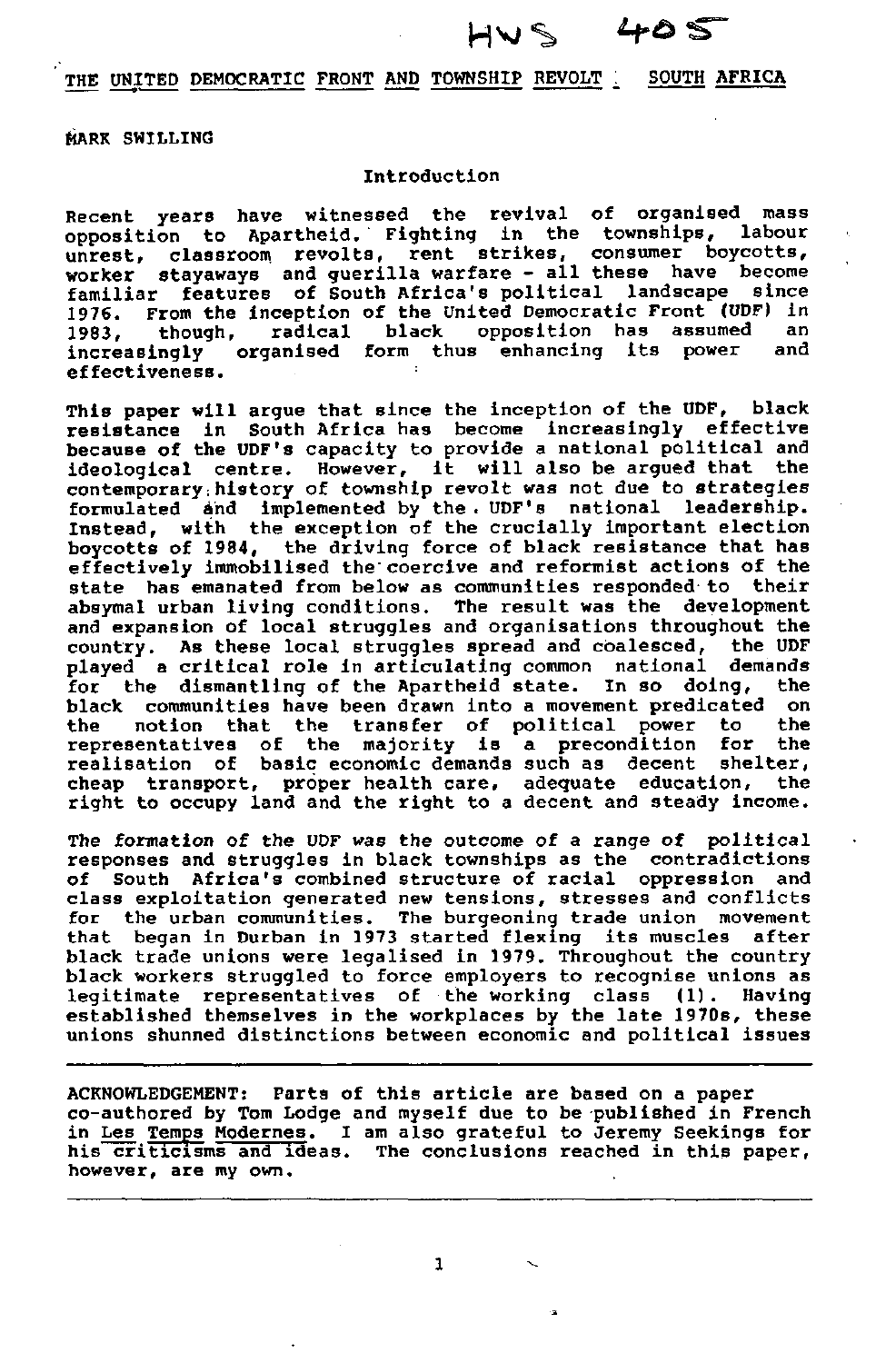and strid :ly challenged state policies (2). Some of the more important workplace struggles included the 1979 Ford strikes in Port Elizabeth, food worker strikes in Capetown in 1980, general strikes in the East Cape auto factories in 1980-81, the emergeance of militant general unionism in East London during the early 1980s, and the East Rand general strikes of 1982-3. These militant struggles frequently connected with community campaigns and in so doing contributed to the development of an oppositional political environment that helped prepare for the establishment of community organisations outside the workplace.

In the communities, beginning with the Eastern Cape and Soweto in 1979 and spreading throughout the country, local organisations mushroomed in the african, coloured and Indian areas. They built up a mass-base by campaigning around such matters as housing, rents, bus fares, education and other urban services. In Port Elizabeth the Port Elizabeth Black Civic Organisation (PEBCO) was<br>formed in 1979 as a coordinating body for the emerging formed in 1979 as a coordinating body for the emerging neighbourhood, residents associations that were articulating housing grievances (3). In 1980 a widespread schools boycott broke out in Capetown that resulted in coordinated action around education demands between students under the leadership of the<br>Committee of 81. teachers organised into Teachers Action of 81, teachers organised into Teachers Action Committees and parents represented by various area-based Parents Committees (4). This boycott spread to the rest of the,country, lasting into 1981 in the Eastern Cape.

į

 $\mathbf{r}$ 

During 1981-2, mass-based community and factory struggles broke out in the Transvaal. These included the Anti-South African Indian Council campaign against government created representative institutions in the Indian areas, bus boycotts in the small rural towns, anti-Republic Day campaigns, general strikes over wages and working conditions in the industrial centres of the Witwatersrand, protests against rent increases and inadequate housing on the Rand (5) and an increasing number of ANC initiated military attacks. Finally, during 1982 and 1983 new community organisations emerged in Natal initially to oppose bus fare increases but later to resist rent hikes in state-owned housing estates (6). In East London a bus boycott began in mid-1983 lasting nearly two years and ended when commuters succeeded in altering their transport conditions (7).

These struggles, and many similar smaller scale ones, steadily consolidated a new political culture that articulated the principles of non-collaborationism with government institutions, non-racialism, democracy and mass-based direct action aimed at urban living conditions and challenging white minority rule. Contributing to this growing local consciousness of a shared national political identity was the flowering of radical community newspapers: Grassroots in Capetown, Speak in Johannesburg, Ilizwe LaseRhini in Grahamstown, Ukusa in Durban, The Eye in Pretoria, National published by the South African Students Press Union in Johannesburg, and Isizwe published more recently by the UDF.

### Formation and Organisation of the UDF

In January 1983 Reverand Allan Boesak speaking at the final conference of the Anti-South African Indian Council Campaign made

i

 $\overline{2}$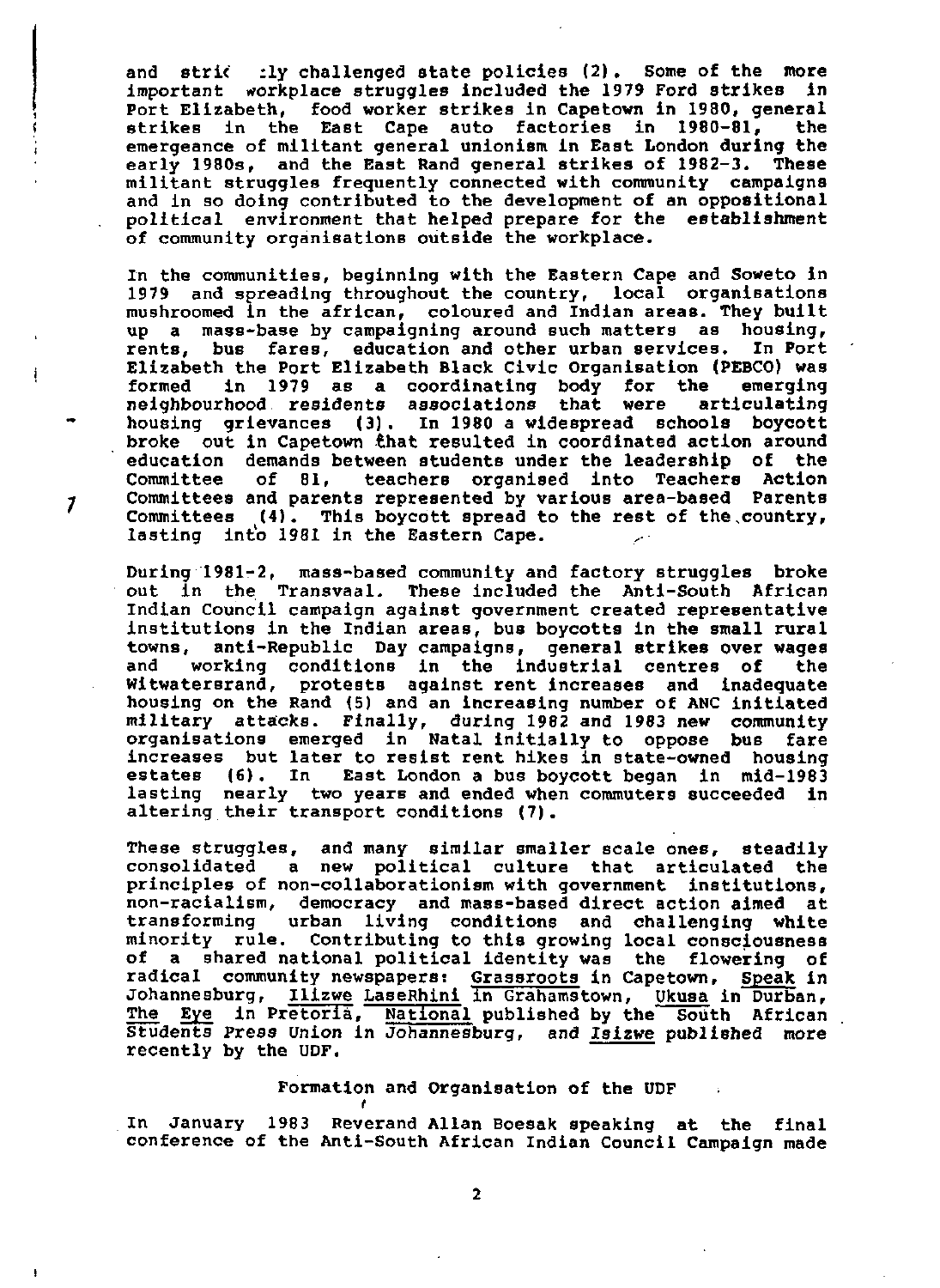a call for the formation of a front to oppose > governments' new cohstitutional proposals designed to include che coloured and Indian minorities into two additional houses of parliament. This raison d' etre was later expanded to include opposition to new influx control laws and local government structures for africans - the so-called "Koornhof Bills", in particular the Black Local Authorities Act of 1982 which provided for the establishment of autonomous municipal institutions in the african townships.

A series of regional conferences subsequently took place in Natal, Transvaal and Cape to work out the organisational basis and ideological position of the Front. Finally, a national launch was convened in Capetown on 20 August 1983. The approximately 600 organisations that eventually affiliated to the UDF included trade unions, youth organisations, student movements, women's groups, religious groups, civic associations, political parties and a range of support and professional organisations.

The UDF was concieved of as a front, a federation to which different groups could affiliate and a body which could link different social interests who shared common short-term objectives. <sub>:</sub>It has a national executive and regional executives<br>for Natal, MTransvaal, Western Cape, Eastern Cape, Border, for Natal, .Transvaal, Western Cape, Eastern Cape, Northern Cape, Northern Transvaal and. Orange Free State. Affiliates, according to the constitution, have equal voting powers on the regional and national councils which elect officials despite substantial differences in size. By early 1984 the UDF's affiliates were classified as follows:

| Region     | Student<br>organisa- con-<br>tions | Youth<br>gresses.<br>leaques.<br>etc. | Trade<br>unions |    |    |    | gious tical | Women Civic Reli- Poli- Others |
|------------|------------------------------------|---------------------------------------|-----------------|----|----|----|-------------|--------------------------------|
| <b>TVL</b> | 12                                 | 16                                    |                 | 8  | 30 | 11 |             | 16                             |
| Natal      | 8                                  | 15 <sup>2</sup>                       |                 | 1  | 28 | 4  | 11          |                                |
| W. Cape    | 23                                 | $271*$                                | 2               | 20 | 27 | 4  | 9           | 4                              |
| E. Cape    |                                    | 13                                    |                 | 2  |    |    | 4           | 4                              |
| <b>OFS</b> |                                    |                                       |                 |    |    |    |             |                                |

\* 235 of these youth organisations were affiliates of Inter- Church Youth.

(Source: Statistics compiled from list of UDF affiliates compiled by the UDF and submitted as exhibit D7 in State vs. Mawalal Ramgobin and 15 others.)

This list of affiliates, although officially compiled by the UDF, is misleading. Since early 1984, literally hundreds of community organisations allied to the UDF have sprung up around the country. For example, although only two OFS affiliates are listed, there are currently six major community/educational organisations operating in Bloemfontein alone and about ten more sprung up in several small northern OFS towns during 1984-86. The same applies to many small Eastern Transvaal, Eastern Cape and Western Cape towns.

Furthermore, the table gives a misleading picture of the

3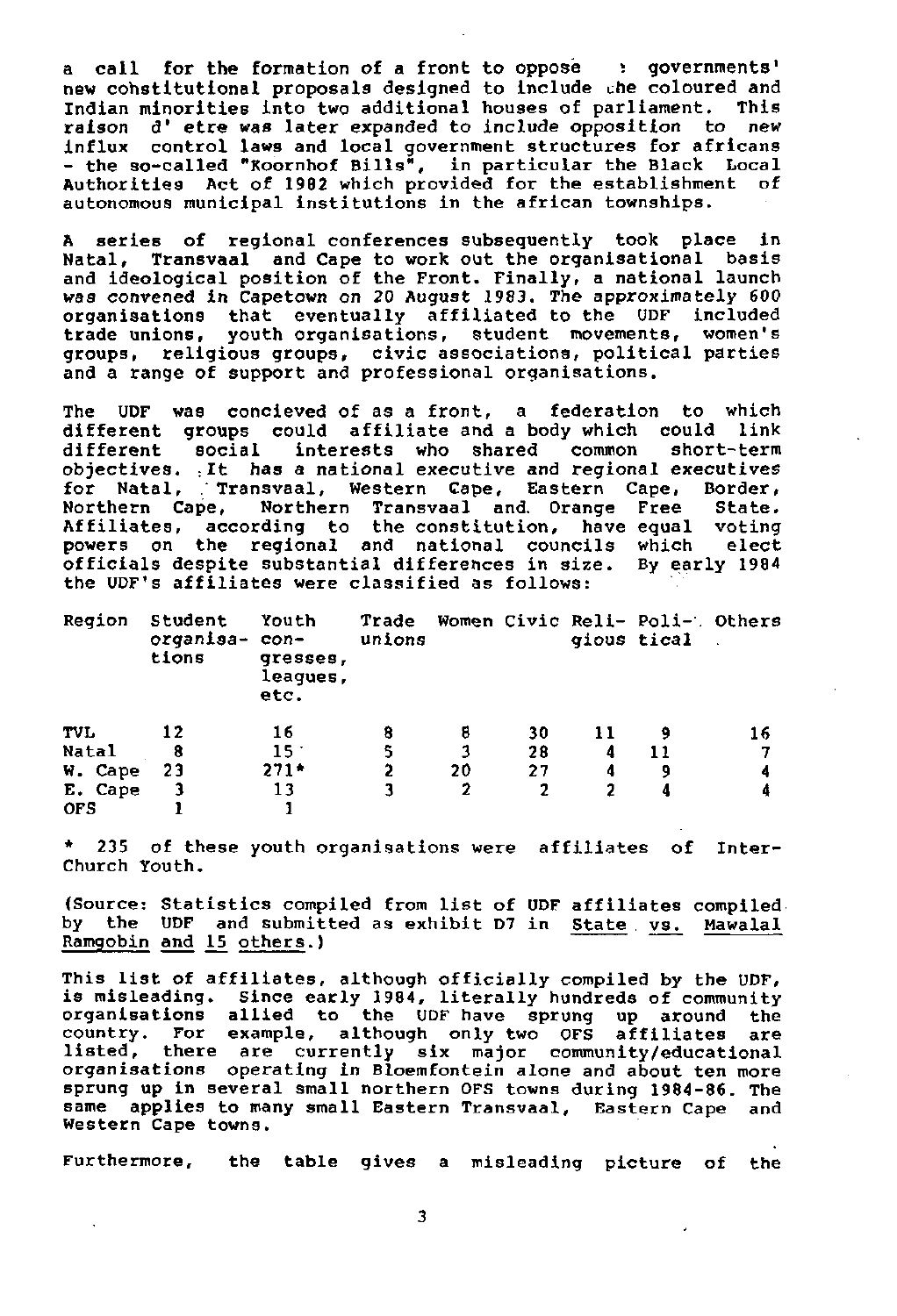organisat lal strength of the UDF in various regions. For example, whereas only 33 affiliates are recorded for the Eastern Cape, the UDF is strongest in this region and relatively weak in the Western Cape and Natal. The strength of the Eastern Cape organisations has to do with the relatively small contained size of the communities, the existence of a single language group, the particularly depressed economic conditions, a strong political resistance tradition, the absence of a viable state supported "moderate" group and the existence of a particularly skilful and energetic group of contemporary leaders such as Mkhuseli Jack (Port Elizabeth), Weza Made (Uitenhage), Gugile Nkwinti (Port Alfred), Mafa Goci (East London) and the late Matthew Goniwe from Cradock (8)

The table also gives a misleading impression of the UDF's trade union support. Although the major trade union federations have not formally affiliated, they have developed strong working relationships with the UDF over the years. For example, both the Federation of South African Trade Unions and the Council of Unions of South Africa collaborated with UDF affiliates during the Transvaal regional stayaway in November 1984 which was supported by over one million people who stayed away from work and school in protest against army occupation of the townships, poor educational conditions and declining living standards (9). During 1986, the Congress of South African Trade Unions (COSATU) worked closely with the UDF to coordinate nation-wide stayaways on Mayday and June 16 (10)) and in early October, these organisations committed themselves to a joint campaign of "National United Action" against"the State of Emergency.

A common combination of organisations in each community is a civic, youth congress, students organisation (a branch of the Congress of South African Students until its banning in 1985), women's organisation and in the metropolitan areas a trade union local that acts more independently. There is no doubt that although church and youth groups predominate on the UDF's list of affiliates, the civics, youth congresses and student organisations in that order are the the UDF's most important organisational bases. The leadership of these local organisations varies from region to region. However, a common pattern is that civics tend to be led by older residents, workers, professionals and clergymen regarded by the community as capable and respected leaders. Contrary to a common view, the civic leaders are rarely traders and businesspeople, the Soweto Civic Association being an a-typical example. The youth congresses are often led by fairly well-educated unemployed youths or young employed skilled workers who count as their constituency those young township dwellers who have been excluded from the job market by the recession and from school by age-limit restrictions (11) . The student organisations are led by schoolgoing political activists and the women's groups are frequently led by young and middle-aged women who have either graduated from trade union movements or educational organisations.

In addition, there are also a range of ad-hoc and constituencyestablished to handle specific campaigns or represent particular'groups with special grievances. The most well-known organisations of the ad-hoc variety include the Consumer Boycott Committees and burial committees. Examples of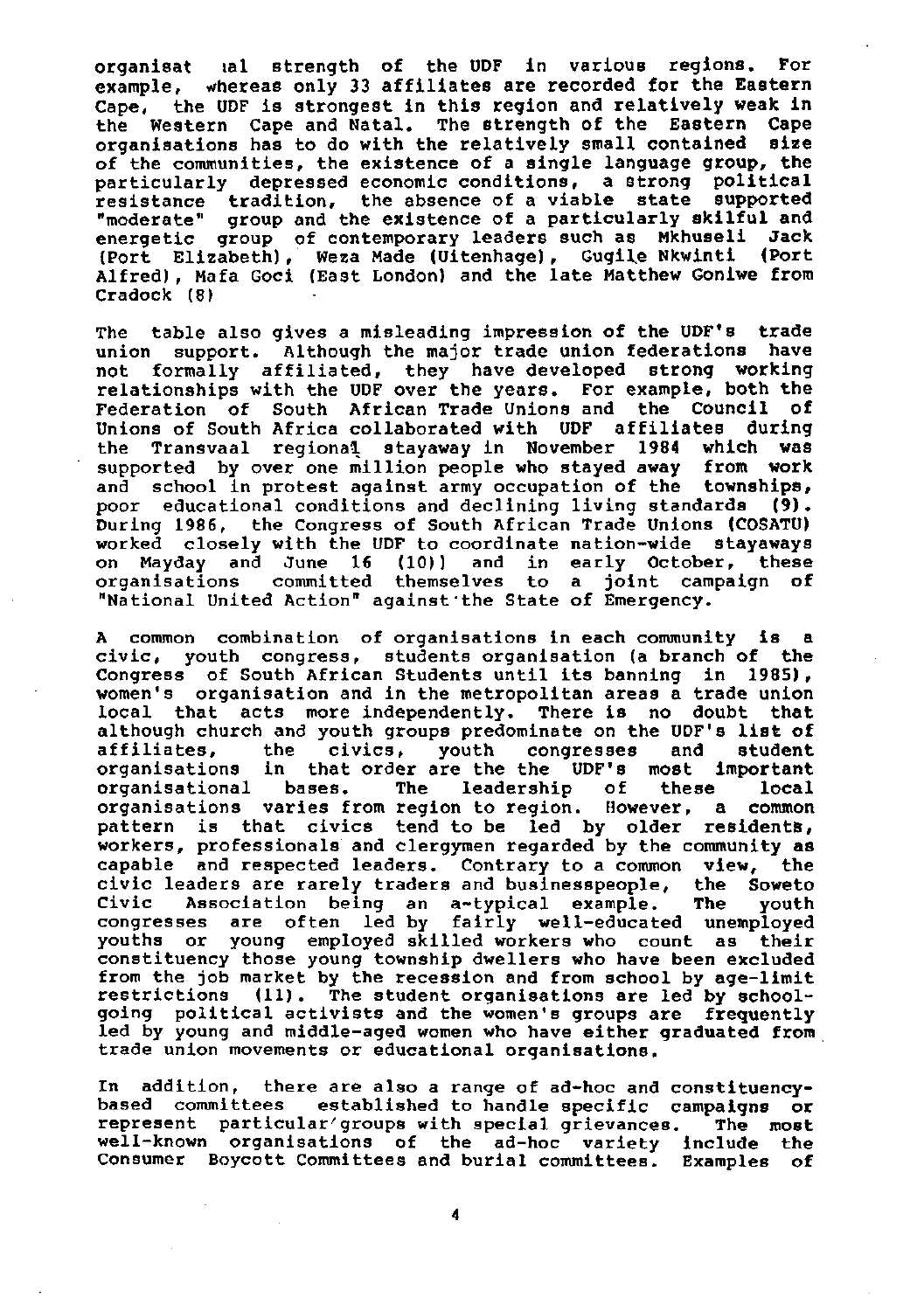groups represented by constituency committees i 'ude squatters, commun'ities threatened with and opposed to wrced removals, commuters opposed to their transport conditions, hostel dwellers,<br>traders, detainees, unemploved groups, professionals (e.g. detainees, unemployed groups, professionals (e.g. journalists, clergymen) and the various Crisis Committees which deal with issues ranging from educational problems, housing grievances and crime.

The strength and organisational coherence of the UDF's local affiliates varies from region to region. By mid-1986 (i.e. prior to the 1986 State of Emergency) the Eastern Cape local organisations were by far the strongest in the country due to the skill and energy of the leaders, the level of support the organisations enjoyed, and the extent to which the communities had been drawn into the various structures of the UDF's local<br>affiliates. In the Western Cape, on the other hand, the local affiliates. In the Western Cape, on the other hand, affiliates are relatively weak, especially in the african communities. During 1985-6 the leadership of the african organisations split along class lines resulting in open violent confrontation between Ngxobungwana, the corrupt slumlord "Mayor" of Crossroads and chairperson of the Western Cape Civic, and youth congress activists. The result was the destruction of Crossroads and defeat of the youth congress activists after security fotces exploited the division by actively supporting Ngxobungwana's faction. In coloured areas, the grassroots residents associations that grew out of student-parent cooperative structures established during the 1980 schools boycott, split along ideological lines between UDF affiliates and those supportive of a Trotskyite position associated with the Unity Movement.

Deep divisions in Natal's african areas have plagued UDF community organisations in this region preventing them from consolidating the grassroots organisational gains made during the 1982-3 period of agitation and mobilisation around transport and housing issues. Instead, Zulu nationalism has been cultivated and<br>exploited by Gatsha Buthelezi's Inkhata movement with the aim of exploited by Gatsha Buthelezi's Inkhata movement with the aim of a reactionary alternative to mainstream national<br>and trade union organisations. Inkhata's local democratic and trade union organisations. Inkhata's local leadership, rooted in powerful petty bourgois political networks, have not hesitated to use violence to ensure the elimination of UDF affiliates from Natal's african townships.

The Transvaal is too large and complex to allow for generalisations. Nevertheless, the UDF's local affiliates in this region are much stronger than in Natal or Capetown, but not as coherent or effective as those in the Eastern Cape. In recent years sophisticated local organisations mobilised around urban issues have emerged in the Pretoria-Witwatersrand-Vereeniging (PWV) region. By the end of 1986, these organisations were particularly strong and well organised in most areas surrounding Johannesburg/Pretoria (e.g. Soweto, Tembisa, Mamelodi and parts of Lenasia) and in many small towns in the Eastern Transvaal (e.g. Warmbaths, Witbank and Nelspruit). However, in other areas, UDF affiliates enjoyed considerable legitimacy despite relatively weak and incoherent organisational structures at grassroots level (e.g. some Vaal and East Rand towships). In general, Transvaal organisations have not been faced with paralysing ideological divisions as in the Western Cape or an aggressive reactionary

5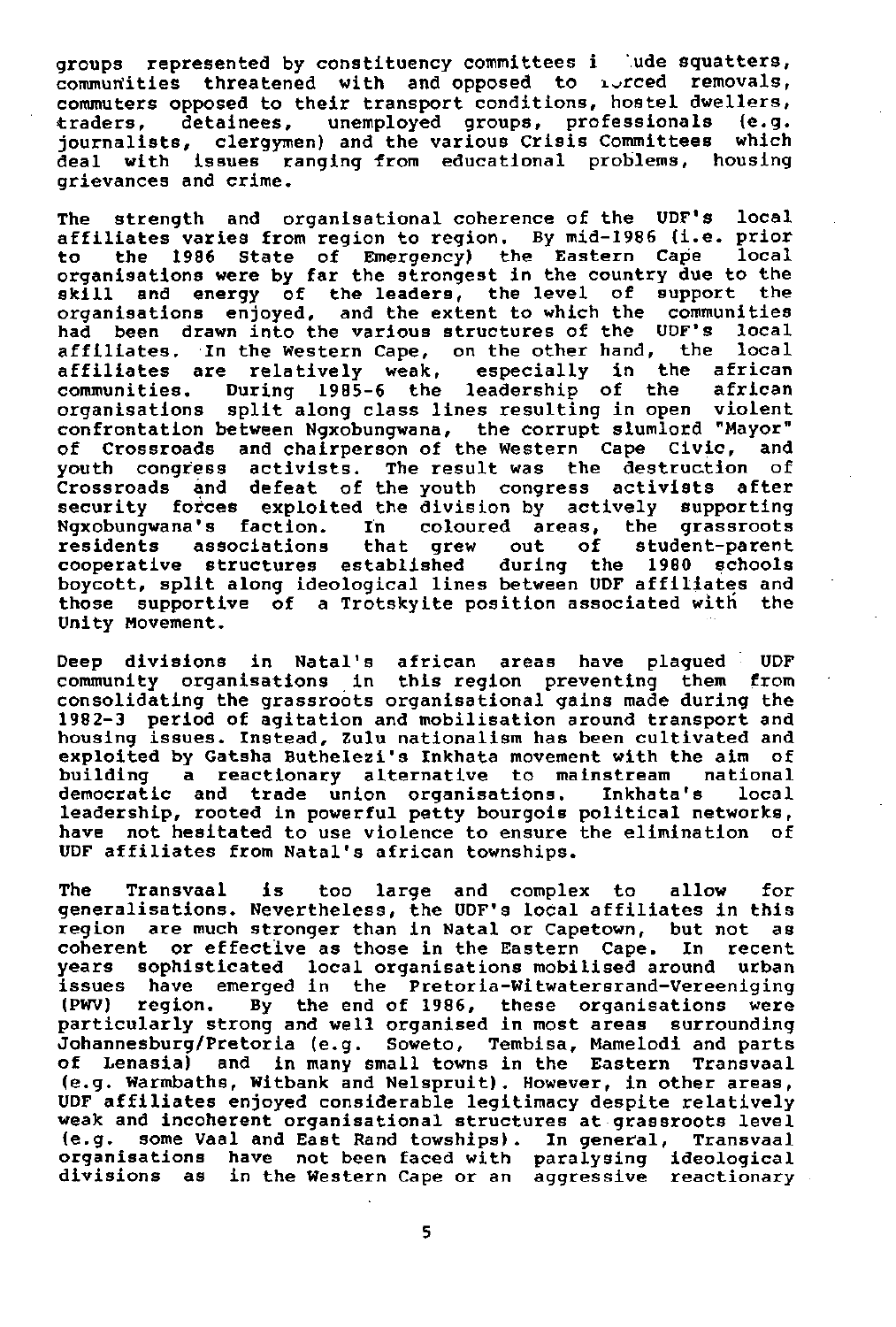alternati like Inkhata in Natal. The massive size, steady deterioration and bankruptcy of the PWV's black townships have combined to facilitate the building of fairly strong local organisations committed to articulating community demands.

There are also important regional variations in the relationship between regional executives and local affiliates. As far as the Eastern Cape and Border regional executives are concerned, are based in Port Elizabeth and East London respectively and have had very weak links with organisations outside these centres. In both these areas, the strength of the UDF has been located at the local level. The same does not apply to the Western Cape. Relatively weak local organisations coupled to ideological division has increased the importance of the Western Cape regional executive as an ideological and organisational centre. In Natal, the impact of Inkhata repression in African areas has enhanced the importance of the relatively protected Indian activists who have organised successful local organisations affiliated to the Durban Housing Action Committee. This helps explain why the NIC leadership plays such an important role in UDF politics at a regional level in Natal.

The combination of extensive repression (that hit the Transvaal executive particularly badly during 1984-6) and shear geographical size of the region (with twenty-nine major townships), made it impossible for the Transvaal leadership to consolidate strong linkages between local and regional structures. It is not uncommon for local organisations to have had absolutely no contact with regional leaders. Instead of the regional executive acting as the regional coordinators of oppositional actitivities in the Transvaal, local leaders emerged to take responsibility for particular areas, e.g. Pretoria, East Rand, Soweto, Vaal/N.OFS and Eastern Transvaal.

What sort of people lead the UDF? The men and women who have served as its patrons, spokespeople and office-holders span four generations of black political protest. There are the veterans of the mass campaigns of the 1950s, old ex-ANC stalwarts like Archie Gumede from Natal, Oscar Mpetha from Capetown, Henry Fazzie and Edgar Ngoyi from Port Elizabeth, and some of the Federation of African Women leaders like Albertina Sisulu and Helen Joseph from Johannesburg and Frances Baard from Pretoria.

Then there are the survivors of the first Umkonto We Sizwe guerilla offensive of 1961-65. The present national chairperson, Curnick Ndhlovu is one of these and the ex-chairperson of the Border regional executive Steve Tshwete who was recently forced into exile, is another. A surprising number of less well-known members of this generation of political activists who have served lengthy prison sentences are very active in many Eastern Cape community organisations, e.g. Mike Nzotoi and Anthony Malgas of Port Elizabeth and Joe Mati of East London.

A considerable proportion of the UDF leadership comes from Indian Congress politics and particularly those responsible for reviving the Natal Indian Congress in 1971. Mewa Ramgobin and George Sewpershad from Natal'are two of the best known of such figures.

Probably the most important and politically sophisticated leaders

6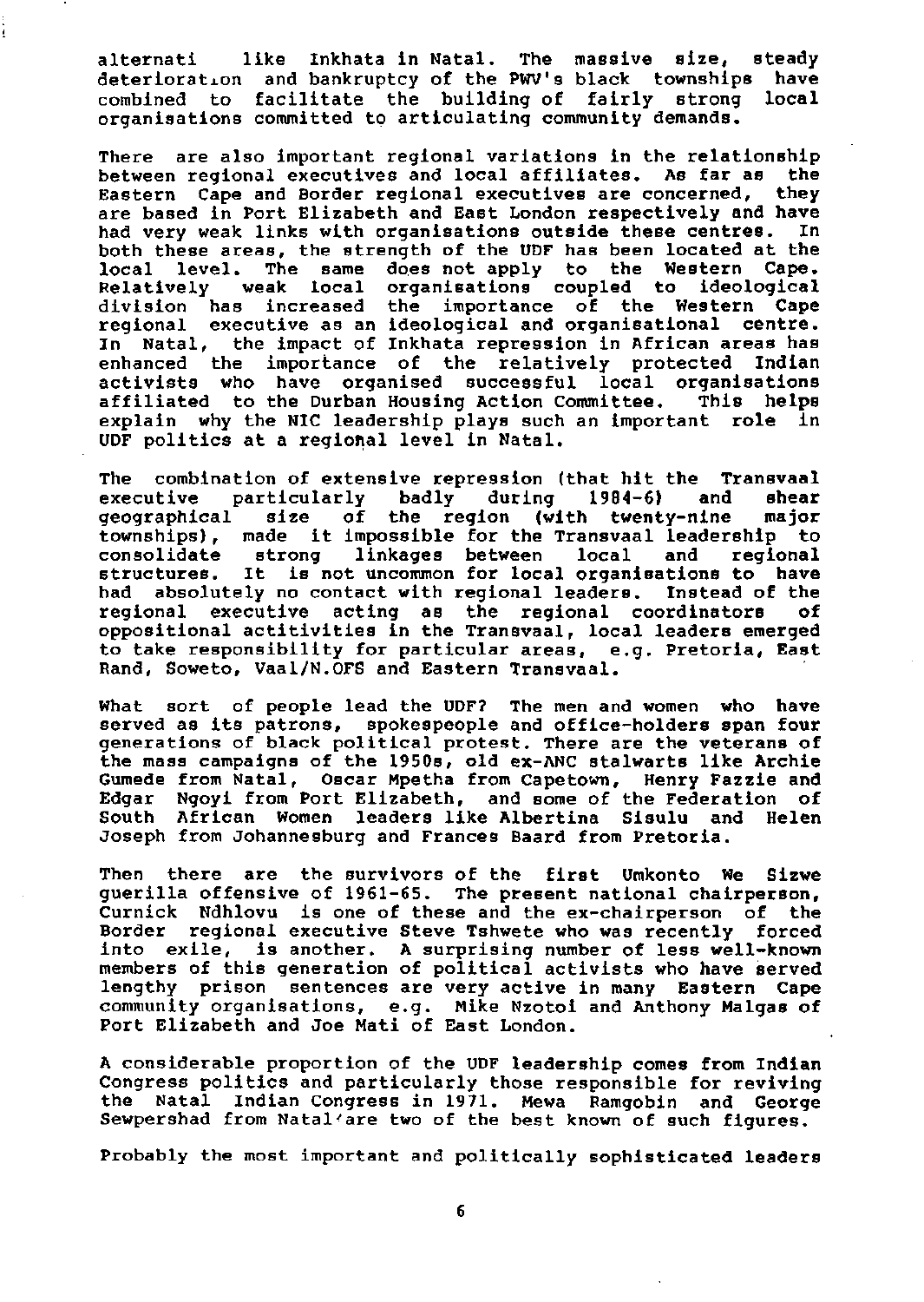in the UDF graduated from the ranks of the Bla Consciousness movement of the early and mid-1970s. These inc.-de people like Mkhuseli Jack from Port Elizabeth, Curtis Nkondo, Terror Lekota, Popo Molefe and Aubrey Mokoena - all from Johannesburg. It is impossible to calculate how many current UDF activists were politicised by the Black Consciousness movement of the 1970s. Throughout the country in the youth congresses, civics and trade unions, there are such people working diligently to organise the workplaces and communities. It is significant that many have served prison terms during which time they came into contact with prominent political leaders who persuaded them to drop the exclusivist black nationalism of Black Consciousness and adopt the non-racial class-based framework of the "Charterist" tradition - i.e. the tradition espoused by the ANC and UDF.

Finally, there are political activists whose first political experiences derives from the construction of community, youth, trade union and student organisations during the later 1970s and early 1980s. These people became increasingly important during 1985-6 because after the security forces detained the more well-known seasoned activists, they found themselves responsible for ensuring the continuation of organisations under extremely difficult conditions. These people span a number of generations and are most evident in the street and area committees that have emerged since 1985. Less articulate ordinary working class people tend to be more at home in these decentralised bodies than in the high profile mass meetings that have traditionally been meeting points for black political movements.

The heterodox social and class composition of the UDF leadership belies attempts to explain its ideological position using simplistic class categories. In particular, some writers make unsubstantiated claims about its "petty bourgois leadership" (12). Unfortunately, the meaning of these terms is never defined. One implication is that the UDF is dominated by people with bourgois class origins and therefore they cannot be expected to adopt a proletarian ideology. Leaving aside for the moment the questionable assumption that ideological affiliation is reducible to class origins, these writers have misrepresented the class origins of the UDF leadership. Although the UDF is undoubtedly multi-class, a high proportion of the UDF's leadership either are or have come from poor working class backgrounds. The Eastern Cape regional executive is a good example. The President, Edgar Ngoyi, is a building painter by profession. After being politically active in the ANC in the 1950s he was charged and sentenced to 17 years on Robben Island. Henry Fazzie, Vice-President, was a full-time trade unionist in the 1940s-50s. He was also charged in the early 1960s and sentenced to 20 years on the Island. Stone Sizani, publicity secretary, is a skilled worker in a chemical factory and Michael Dube, recording secretary, is a factory worker at Nova Board. Only Derek Swartz, secretary, is a factory worker at Nova Board. Only Derek Swartz,<br>general secretary, and the late Matthew Goniwe, regional organiser, are not workers. Swartz is a teacher and Goniwe was a headmaster in Cradock.

The western cape regional executive has a slightly different profile. The president, who used to be a petrol pump attendant, was subsequently imprisoned for his political activities and after his release has remained unemployed. The vice-president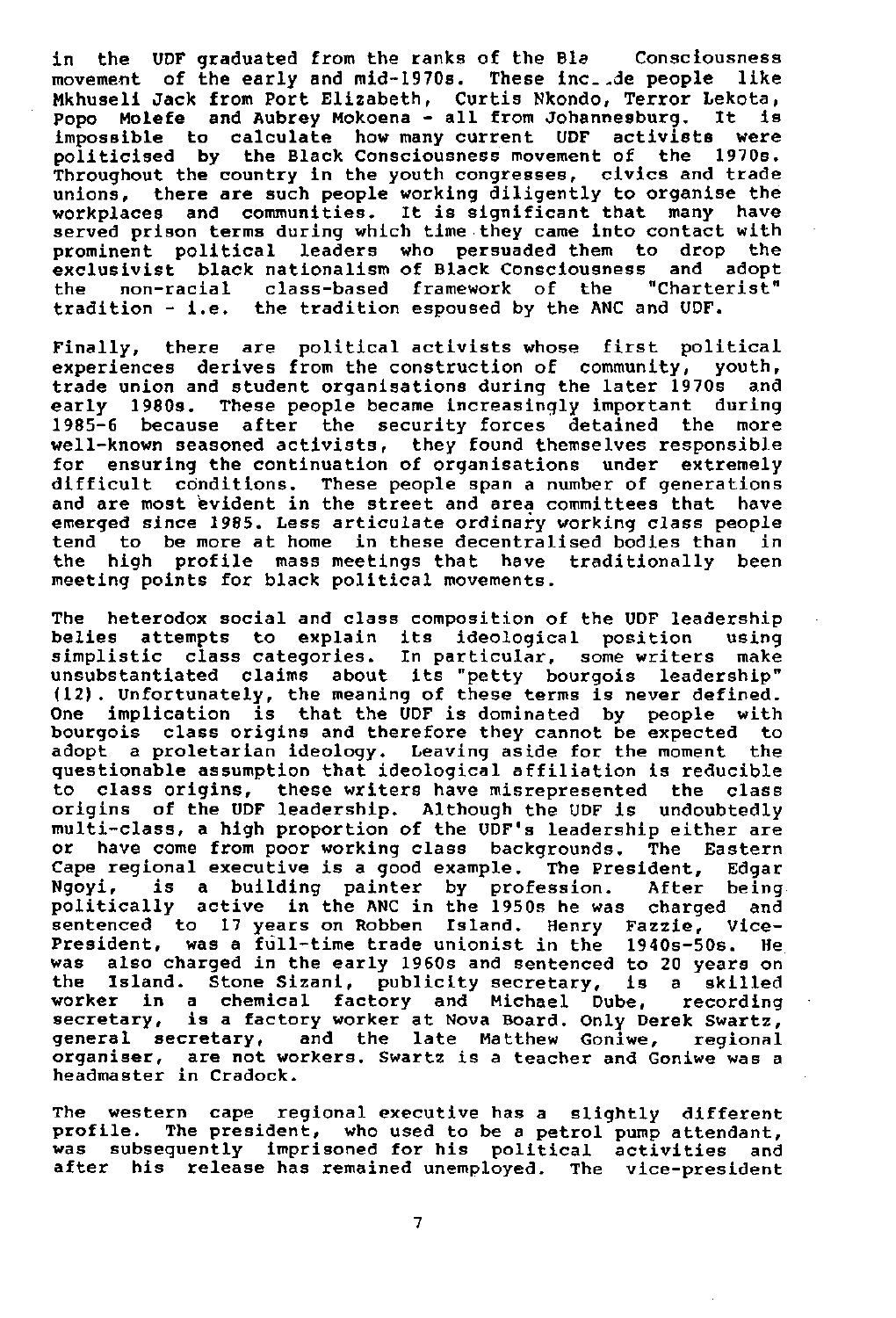started h adult life as a mine worker in the Transvaal. He then worked ii. Capetown on a migrant labour contract where he became an oraniser for the ANC linked South African Congress of Trade Unions (SACTU) during the 1950s. He was later imprisoned for his political activities and has remained unemployed since his release due to police harassment. The second vice president was a<br>clothing worker but is now unemployed because of police clothing worker but is now unemployed because of harassment. The remaining nine members of the executive are teachers, lecturers and students - four of whom have working class origins and the rest come from middle class backgrounds (13).

An analysis of the political biographies of UDF leaders reveals three important trends: 1. a high proportion have been politically active for substantial periods ranging from about 30 years in the case of some of the older activists to nearly ten in the case of the former Black Consciousness activists; 2. most have experienced long periods of detention and imprisonment (some for twenty years) ; and 3. most are or have come from working class backgrounds. Significantly, their political careers demonstrate that most? of the leaders have expended enormous amounts of energy conducting their political activities and, more importantly, they have been prepared to suffer long prison sentences that have not prevented them from re-involving themselves after their release. It is also arguable that the level of repression these people have experienced has made it extremely difficult, if not impossible, for them to find the space to become petty accumulators. Dr. Motlana of the Soweto Civic is the obvious exception. However, like his contemporary Mike Bea of the Alexandra Civic Association, he has been increasingly marginalised by more radical elements in the Civic, Youth and Student Congresses.

Reflecting the heterogeneity of its class composition, the UDF's ideological make-up is equally complex. The major affiliates subscibe to the national democratic programme of the Freedom Charter (adopted by the ANC in 1956). The basic ingredients of this programme involve firstly a commitment to the dismantling of white minority rule and the establishment of a non-racial unitary democratic state based on the fundamental principles of the rule of law, constitutional equality, freedom of association and other democratic liberties. Secondly, this programme involves the dismantling of the white capitalist power-structures through a combination of nationalisation, land redistribution and welfarism (14). UDF ideologues have been careful to demonstrate that although the Freedom Charter is basically anti-capitalist in the sense that if implemented it will dislodge the basic foundations of South African capitalism, this does not make it a socialist document. Instead, their depiction of the Freedom Charter and hence the "national democratic struggle" as "anticapitalist", reflects a concern to present the ideology of the UDF in a way that mirrors its multi-class character (15). At the. same time, however, UDF publications and speakers maintain that the extent to which the South African revolution culminates in a socialist order will depend to a large extent on whether the working class manages to establish its hegemony within the Front and in so doing gear the struggle towards attaining socialist goals (16).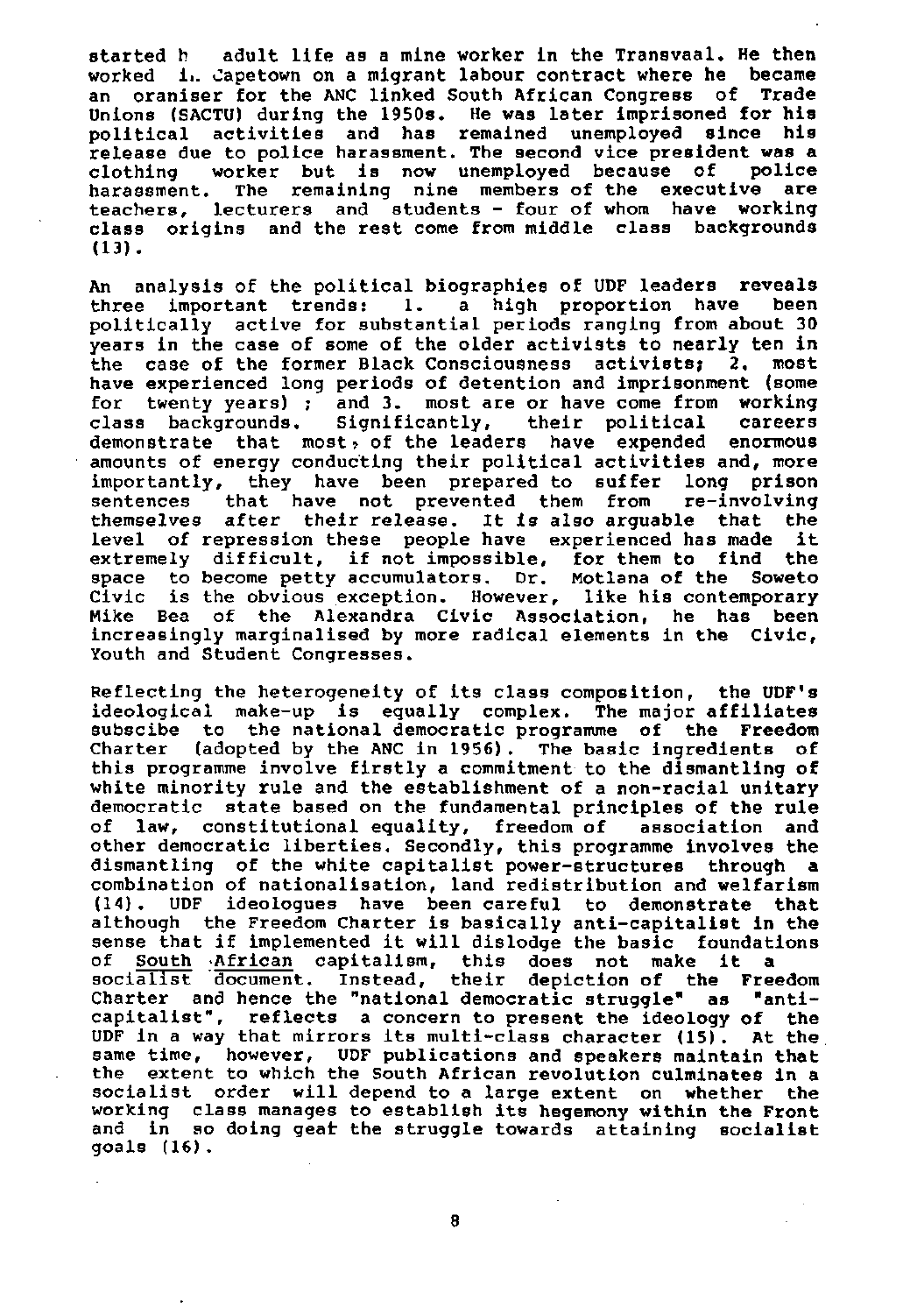Common adherence to the national democratic pro<sup>c</sup> mme and multi-<br>class, strategies, by UDF affiliates, however, zoes not mean class<sub>'</sub> strategies by UDF affiliates, however, zoes not mean<br>differences of emphasis and interpretation are absent. Some UDF differences of emphasis and interpretation are absent. .leaders - particularly those close to the trade union movement openly depict the.anti-apartheid struggle in terms of a "history of class struggles" of "the boer struggle against the workers' (17). This emphasis, which is common in the Eastern Cape although by no means absent in other regions, was most graphically reflected in March 1986 when a prominent Eastern Cape youth congress leader greeted a crowd of 60 000 people in Uitenhage in the name of the most prominent international and South African communists, starting with Karl Marx and Lenin and ending with Joe Slovo and Moses Mabhida. This socialist position is also frequently coupled to sophisticated criticisms of "petty bourgois nationalist" regimes in Africa and the practices of similar in the South African liberation movement (18). When it comes to strategy, socialists have emphasised the linkages between oppression in the communities and exploitation in the factories (19). This theme was emphasised by Transvaal activists during the 1986 rent boycotts.

The rhetoric of the imams and clergymen involved in the UDF is more conservative than many of the radical working class leaders. They refer to divinely ordained human rights and liberal conceptions of individual liberty. Some of the Indian Congress leaders take their Ghandist philosophical heritage very seriously. However, for socialists within the UDF, this marriage of proletarian and liberal political ideologies is a reflection of the objective reality of racial oppression and class exploitation which has made it necessary for all oppressed classes to unite against the common enemy of white rule. This "popular democratic struggle", they argue, "is a fight of both workers and non-workers against racism and the anti-democratic and militaristic nature of the apartheid state" (20). In this they find themselves in conflict with some trade unionists and the Azanian Peoples Organisation (AZAPO) (21). whereas the former object to class-alliances on the grounds that workers invariably find themselves subordinated to "petty bourgois" interests, the latter has adopted a virulent black marxist-leninism of the north American variety that depicts the black working class as a revolutionary vanguard capable of fighting "racial capitalism" untainted by the "populist" "petty bourgois" influences of nonworkers, particularly if they are white.

To conclude: the organisational foundation of the movement the<br>UDF has emerged to represent is rooted most firmly in local has emerged to represent is rooted most firmly in local communities throughout the country. Beyond its local affiliates, the UDF's regional and national executives have provided a set of<br>national leaders, symbols, spokespeople and ideas that have national leaders, symbols, spokespeople and ideas that have provided discreet local organisations with a national identity. The UDF as such, i.e. its regional and national structures, was important largely at a political and ideological level because local struggles have been presented by UDF leaders as component parts of a national movement with common objectives. This means that although the UDF's organisational power is reducible to the capacities of its affiliates, its regional and national structures have a political and ideological autonomy that has had substantial influence on political relations in local communities and on South African and international perceptions of township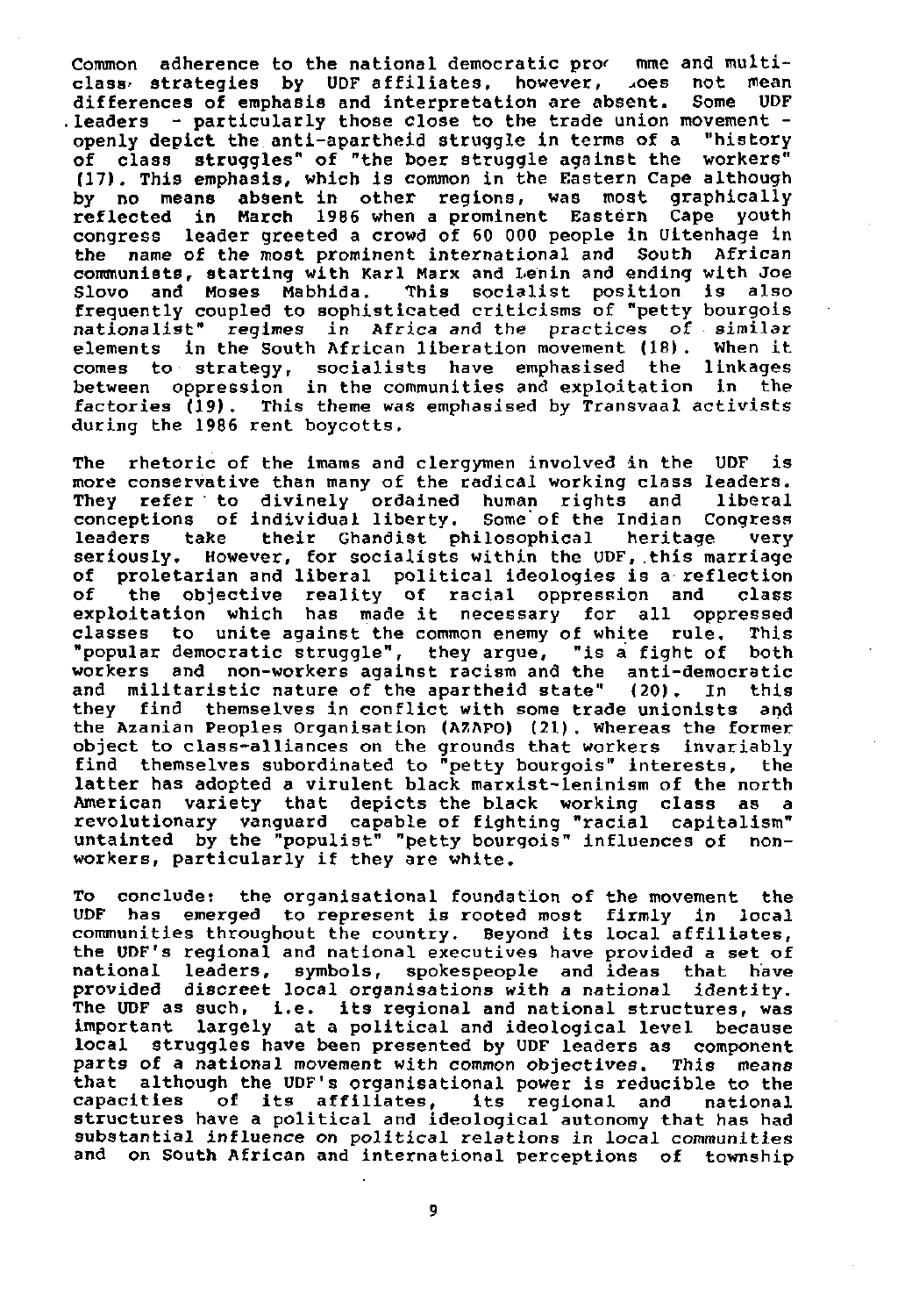leadershi<sup>.</sup> It is, therefore, both the sum of its parts and an autonomous national political force.

## Periodisation of UDF Politics

The UDF is a front, not a centrally coordinated party. This makes it impossible to ascribe the wide range of mass protests since<br>1983 to initiatives originating from within the front. to initiatives originating from within Nevertheless, it is possible to periodise the general orientation of the activities of the UDF and its affiliates into four phases.

As has already been pointed out, the first phase of the UDF's activities began when it was formed to organise nation-wide opposition to the new constitution and "Koornhof Bills". The central thrust of this campaign was to use the inadequacy of these forms of political representation to demand substantive political rights. The subsequent successful election-boycott<br>dealt a-severe-blow-to-the-state's-reformist initiatives. More dealt a severe blow to the state's reformist initiatives. importantly, the success of the boycott tactic established the UDF as a viable extra-parliamentary alternative. The UDF slogan that expressed this robjective was "Apartheid Divides, UDF Unites".

The significance of this phase was that the UDF was operating<br>primarily on terrain determined by the state and hence its primarily on terrain determined by the state and hence politics can be described as reactive. The objective, therefore, was not to pose alternatives to Apartheid or seriously establish organisational structures designed to sustain a long-term struggle for social transformation. Rather, the UDF was keen to counter the divisive tactics of state reforms by calling for the maximum unity of the oppressed people and urging them to reject Apartheid simply by refusing to vote. The concern to build this consensus was reflected, for example, in the decision not to make the Freedom Charter the formal statement of principles of the UDF because at that stage, the UDF still wanted to draw in non-Charterist groups like Black Consciousness and the major trade union federations.

The reactive phase of UDF politics ended with the Million Signature Campaign which aimed at collecting a million signatures for a petition against Apartheid. Although the objective of the campaign was to challenge the legitimacy of the Apartheid state at an ideological level, it did, for the first time, provide township activists with a vehicle for some solid door-to-door organising. For example, in a number of Eastern Cape towns, the organisational infrastructure for what later became strong community organisations was laid during this period of grassroots organising. However, in some areas in the Transvaal, particularly in Soweto, activists refused to collect signatures because they believed the campaign was a weak futile form of protest politics that could achieve very little. In the event, the campaign failed to get a million signatures.

The second phase of UDF politics began after the tri-cameral parliament elections in August 1984. Soon after they were over, political struggles initiated by local community organisations began to centre around more basic issues affecting everyday township life. The result was a series of bus boycotts, rent boycotts, squatter revolts, housing movements, labor strikes,

10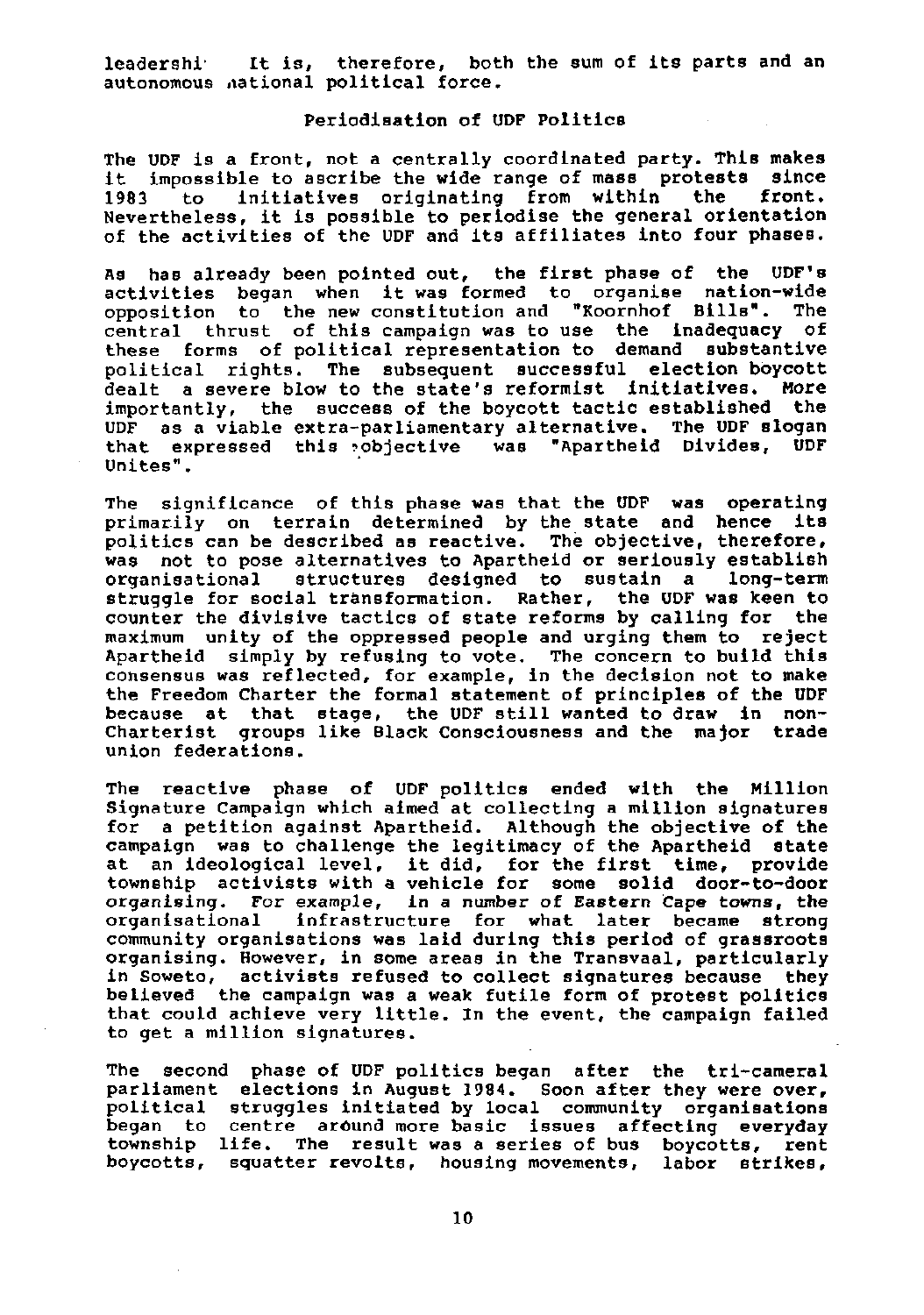school protests and communal stayaways. The dep and geographic extent of these actions coalesced into an urban uprising that took place largely beyond the organisational controls of the<br>tipe's pational and regional leadership and culminated in the 'UDF's national and regional leadership and culminated in declaration of a State of Emergency in July 1985.

This shift from national anti-constitutional campaigns to local<br>community struggles was not due to changes in national UDF community struggles was not due to changes in national UDF<br>policy, Op the contrary, the shift was the product of the policy. On the contrary, the shift was the product of activities of local community organisations and activ activities of local community organisations and activists mobilised around concrete urban and daily life issues. Some of these organisations had been active since 1979 (e.g. PEBCO and the Soweto Civic) while others were only formed in 1984-5 (e.g.<br>Vaal Civic Association and many youth congresses). These local Vaal Civic Association and many youth congresses). organisations exploited the contradiction between the state's attempts to improve urban living conditions and the fiscal bankruptcy and political illegitimacy of black local government (22). They managed to ride a wave of anger and protest that transformed political relations in the communities so rapidly that the UDF's local, regional and national leaders found themselves unable to build organisational structures to keep pace with these levels of mobilisation and politicisation.

The deepening recession and the illegitimacy of state reforms were the underlying causes of this urban uprising. The recession - which began to set in during the first quarter of 1982 - not only undermined real wage levels, but also limited the state's capacity to subsidise transport and bread prices, finance housing construction and the provision of urban services and upgrade educational and health facilities. The illegitimacy of state reforms and in particular the failure of the new Black Local Authorities to attract support from the afrlcan communities, meant that economic grievances were rapidly politicised and the struggles that resulted articulated both economic (i.e. collective consumption) and political demands, namely the need to re-constitute the structure of political power as a precondition for resolving the crisis of urban living.

There were four decisive moments during the uprising. Firstly, the Vaal Uprising which took place in September 1984. It was sparked off by a rent increase announced by the Lekoa Town Council. The uprising led to the death of at least 31 people and the beginning of a rent boycott in the region which has continued into 1987. Secondly, the nation-wide schools boycott. This began in Cradock in late 1983 where students protested the dismissal of Mathew Goniwe - a local headmaster and UDF leader (subsequently assassinated in 1985). The boycott then spread to Pretoria in early 1984 and to the rest of the country by the end of the year. The demands of the schools movement included recognition of elected Student Representative Councils, an end to sexual harassment of female students and corporal punishment, release of detained students, and upgrading of educational facilities.

Thirdly, the mass worker stayaway in the Transvaal in November 1984 marked the beginning of strong working relationships between community organisations, student movements and trade unions. The stayaway was suppported by 800 000 workers and 400 000 students and was called to protest against army occupation of the townships and the students' educational demands. This was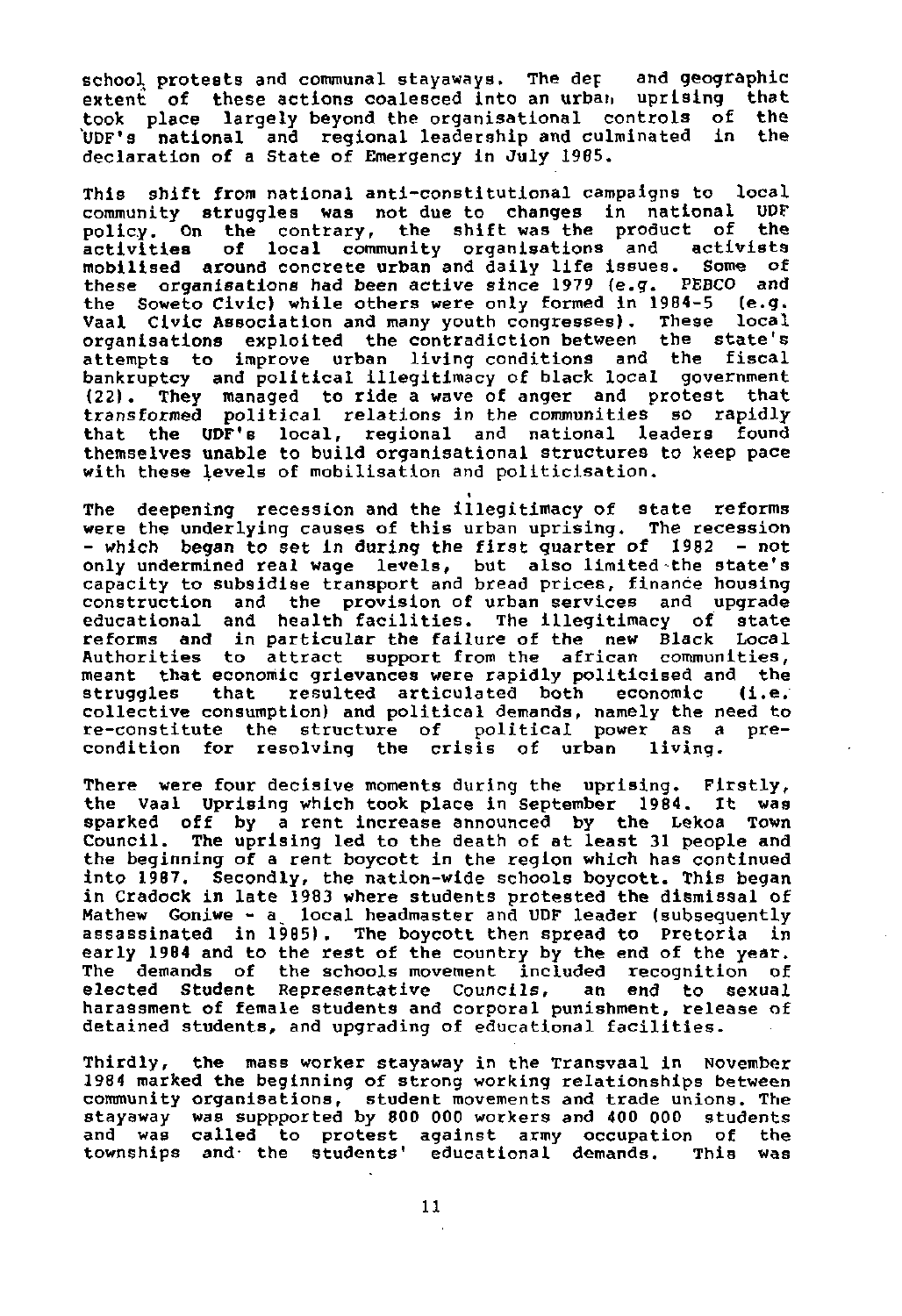followed the equally successful but organisationally more complex stayawayg in Port Elizabeth-Uitenhage in March 1985 in support of the demand for a reduction in the petrol price and in protest against security force action that resulted in the death of at least 43 people in Langa on 21st March (23). It was the Langa massacre that triggered the Eastern Cape's participation in the countrywide revolts.

These mass actions successfully mobilised unprecedented numbers of people. They had new features which signalled a turning point in the recent history of black protest: they managed to mobilise all sectors of the township population including both youth and older residents; they involved coordinated action between trade unions and political organisations; they were called in support of demands that challenged the coercive, urban and educational policies of the Aparheid state; and they gave rise to ungovernable areas as state authority collapsed in many townships in the wake of the resignation of mayors and councillors who had been "elected" onto the new Black Local Authorities.

Recognising the UDF's failure to cope with this level of mass mobilisation, an internal discussion document circulated by the UDF's Transvaal Education Forum in May 1985, noted "that we have been unable to respond effectively to the spontaneous waves of militancy around the country" (24). The UDF's 1985 theme, "From Protest to Challenge. Mobilisation to Organisation", was part of the UDF leadership's attempt to find ways of transforming "mass mobilisation" into coherent "mass organisation". To achieve this, UDF documents and speakers began emphasising the need to create strong organisational structures on the local, regional and national levels built according to more traditional party-type methods: accountability, direct representation, ideological cohesion, national rather than localised campaigns, disciplined legal rather than illegal forms of struggle.

The state's coercive response to the rising levels of mobilisation during the last few months of 1984 and early 1985 prevented the UDF leadership from consolidating the Front's structures. After the army occupied the townships in late 1984, community struggles became increasingly militarist as large groups of youths began engaging the security forces in running street battles that claimed hundreds of lives (25). The militant voluntarism of the youths eclipsed the organisational concerns of the activists making it even more difficult for the latter to establish durable long-term structures. The first few months of 1985 were the most intense period of what amounted to urban civil warfare, leading eventually to the declaration of a State of Emergency in July 1985 as the state was forced to admit that it had lost control of many townships. This marks the beginning of the third phase of UDF politics.

The third phase was marked on the one hand by an attempt by the state to crush the organisations that were at the core of the national uprising, and on the other hand by the development of ungovernable areas. Ungovernability referred primarily to those situations where the organs of civil government had either collapsed or had effectively been rendered inoperable by mass and/or violent opposition. The State of Emergency was part of the state's attempt to buttress the powers and extend the utilisation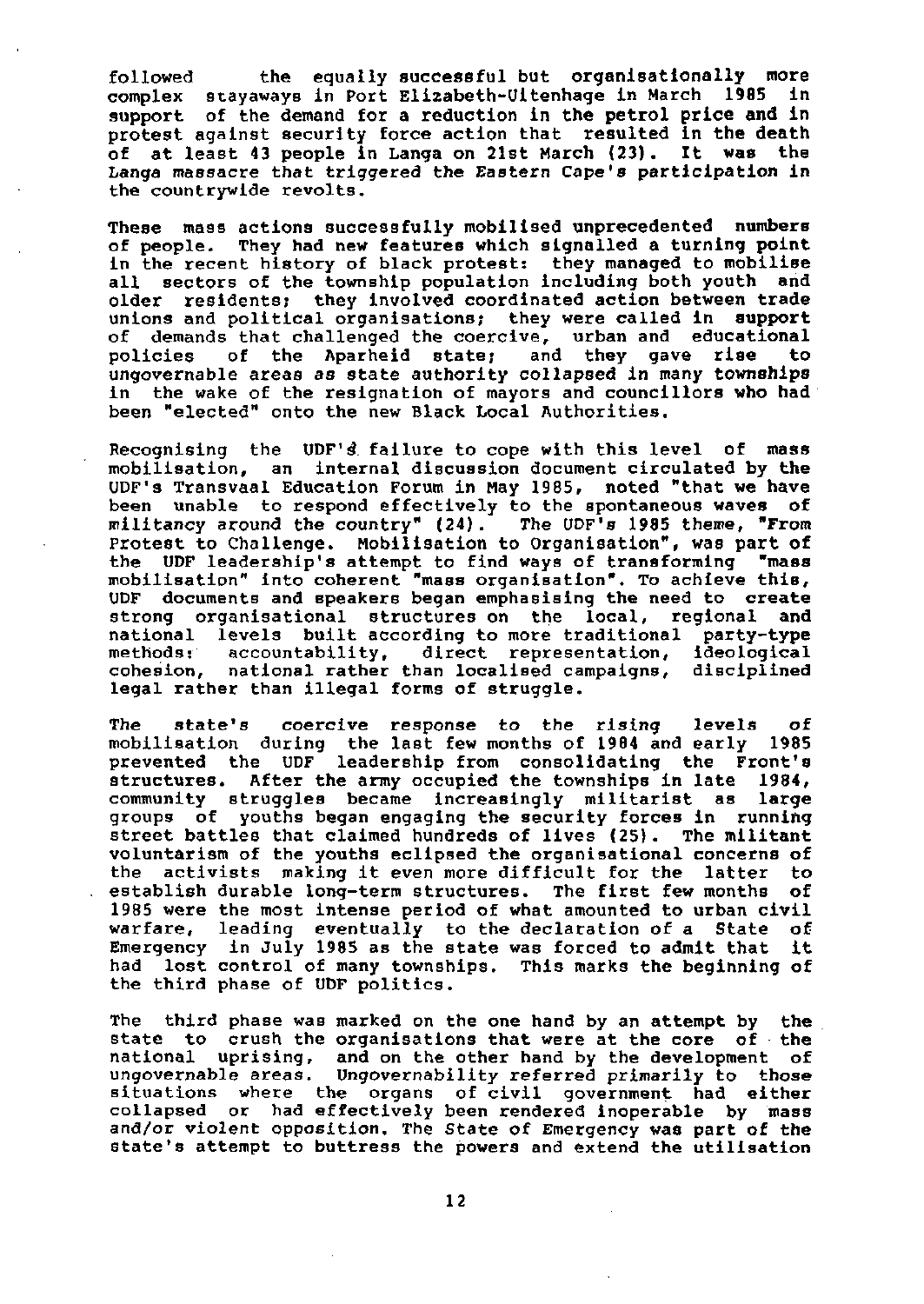of the security forces in the townships. The responsibility for re-establishing civil government in the townships fell largely on the shoulders of over-extended police forces and relatively inexperienced military personnel. In the end, the State of **Emergency failed to restore** civil government largely because the permanent prescence of the security forces in the townships fueled rather than quelled resistance. The militant youth, organised into quasi-military action squads, were able to use crude guerilla tactics to harass the security forces sufficiently to prevent them from being more proactive than merely defending themselves and detaining prominent community leaders. It is also clear, in the light of the later 1986-87 Emergency, that the state was not committing itself to a full-frontal coercive assault against opposition groups, a policy that was probably due to its belief that Western support was still a possibility.

During this period the activists found themselves sandwhiced between the militarism of the youths and the terror tactics of the security forces. Whereas the youths were criticising them for being too moderate, the security forces were hunting them down<br>and detaining them. It was this uneviable position that forced detaining them. It was this uneviable position that grassroots activists to organise new • durable decentralised organisational structures strong enough to withstand the effects of repression and bring the militant youths under control. The result was the establishment of what many activists refer to as the "alternative organs of peoples' power".

The process of creating these "organs of people's power" began in earnest towards the end of 1985 and marks the beginning of the fourth - and probably the most important - phase of UDF politics. The structures of "people's power" involve sophisticated forms of organisation based on street and area committees. Each street elects a street committee, which in turn elects representatives to an area committee. The larger the township the more area committees there tend to be. These structures have developed most effectively in the Eastern Cape and parts of the Transvaal. They have, however, spread to some small western cape and Natal townships. Significantly, street and area committees have helped activists bring the militant youths under control by dividing youth squads into smaller more disciplined units attachable to a street or area committee and they have proved reasonably effective in countering repression. Tight local-level organisation has helped to lessen the damaging effect which detention, disappearance or death of leaders might otherwise have had. Obviously they are not invulnerable. There is evidence that many Eastern Cape street committees ceased to operates towards the end of 1986 as security forces began detaining the entire membership.

One dimension of 'the attempt to establish organs of "people's power" was the consumer boycott movement in the Eastern Cape. Consumer boycotts began as early as March 1985 and proved most successful when they were called in support of local community grievances. These demands included rent reductions, improved housing, instalment of proper services, deracialisation of trading facilities, withdrawal of troops and the establishment oE non-racial municipalities. At one time fifteen East Cape towns were affected by the boycott. High levels of unity and solidarity sustained over long periods of time (in some cases 6 months),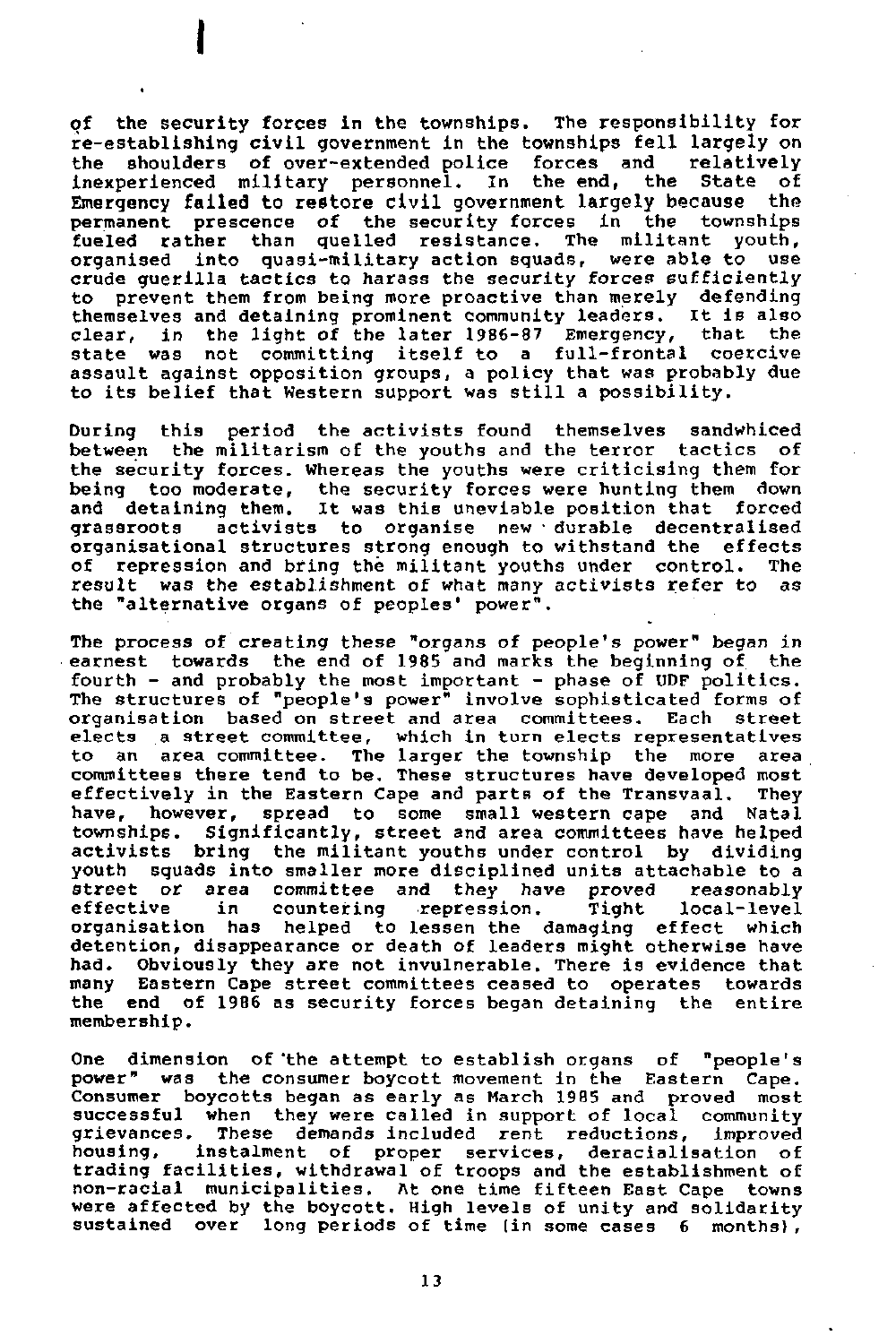helped consolidate and strengthen community organisations.

The success of the East Cape consumer boycott movement helped it spread to other regions. However, unlike in the Eastern Cape, the initiative in other regions came from UDF regional leaders who attempted to call consumer boycotts without the necessary organisational infrastructure and in support of general political rather than specific local demands. Additional problems included profiteering by township businessmen and the difficulties involved in organising the huge Natal and Transvaal townships. The result was a much patchier response in the Transvaal, Western Cape and Natal.

Although local activists organised the most successful consumer boycotts around basic community grievances, the regional and national UDF leadership tended to present the objectives as firstly, the unification of all sectors of the community around a common set of short and lpng-term demands; and secondly, the need to put sufficient pressure on the white middle class shopkeepers to support these demands and in so doing detach their support from the white state (26). Accordingly, the local Chambers of Commerce, reflecting the anxiety of near bankrupt retailers, were the first to capitulate, in some cases actually negotiating the withdrawal of troops from the townships as well as promising to desegregate central business district facilities and undertake other reforms.

The consumer boycott worked best where organisation was most highly developed. In the small towns like Port Alfred or Cradock a quite remarkable consensus existed within the community with a virtually total participation, few reports of intimidation, and a united leadership exercising a high degree of control and discipline. In Cradock, for example, at the behest of the leadership, youthful activists refrained from trying to kill the discredited community councillors. In Port Elizabeth boycott organisers managed to ensure that township businesspeople did not raise their prices and in Uitenhage organisers decided not to boycott shops owned by Cheeky Watson, a well-known white supporter of the black political organisations.

Regional differences in the effectiveness of the boycotts reflected the varying quality of UDF organisation and influence in 1985. It is relatively weak in Natal. Here the often bloody antipathy which exists between it and Inkhata has seriously weakened UDF organisation in the black townships (27). However,<br>where trade unions initiated consumer boycotts in Natal the initiated consumer boycotts in Natal the campaign was relatively successful because the factories provided important spaces for organisation to take place protected from Inkhata intimidation. However, even the trade union innitiated consumer boycotts had to eventually be called off after Inkhata businesspeople threatened violent retaliation.

In the Transvaal, Pretoria and the East Rand were better organised than Soweto. But it is in the Eastern Cape communities where the UDF seems most deeply entrenched through its various affiliates. Where street and area committees were strongly<br>developed, the consumer boycott was most effective. developed, the consumer boycott was most

Notwithstanding the deaths, dlssappearances and detentions which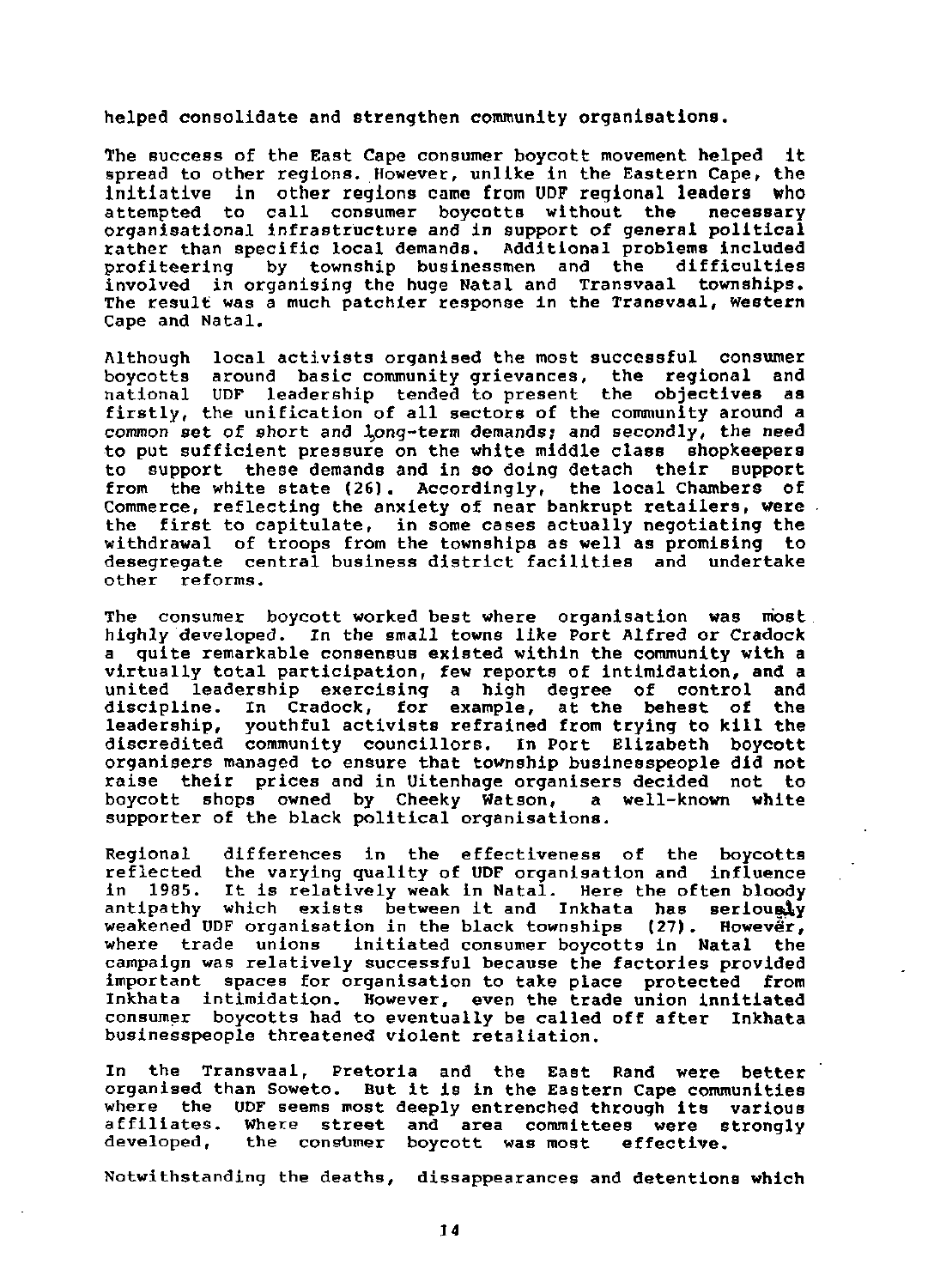decimated the leadership of the UDF since it inception, the roots of the movement for national liberation it represents began to penetrate certain communities too profoundly for its influence 'to be eradicated coercively. And with this democratic entrenchment in many working class communities, the UDF is likely to generate an increasingly radical conception of a liberated society. The concept of "people's power", for example, is more than a mobilising slogan. The new forms of organisation which have developed during the revolt in the townships are in themselves rudimentary organs of self-government. The collapse of. state authority and the legitimacy of the UDF-affillated community organsations has enabled these organisations to take responsibility for administering a number of township services.

Evidence that political consciousness in the townships has become increasingly combative emerged during 1986 with the spread of the rent boycott to 54 townships countrywide involving about 500 households and costing the state at least R40 million per month. Significantly, most of the townships hit by rent boycotts are in the Transvaal because since 1985 these communities have been rapidly organised, in some cases on a street committee basis (e.g. Soweto).

The rent boycotts are a response to both, economic and political grievances. Economic grievances are directly related to the level and quality of urban subsistence: declining real wages as inflation increases the costs of basic foodstuffs and transport by 20%; overcrowding with a national average of 12- people per household; massive housing shortages (conservative estimates are that there is a shortage of 600 000 housing units); rising rent and service charges (sometimes by 100%), and a growing number of unemployed people as the unemployment rate moves beyond the 40% mark. Political grievances are directly linked to the state's failure to give blacks substantive political rights in general and the persistent inadequacy and illegitimacy of the Black Local Authorities in particular. A UDF information pamphlet issued in August 1986 starts by pointing out that rents are not being paid because "people are simply unable t'S^Tt" and proceeds to link the boycott to political demands:

"The [rent] boycott is also part of an attempt to make all the structures of apartheid unworkable. The black local authorities are structures designed to make apartheid work to make people participate in their own domination by a white minority government. The rent boycott weakens these structures and demonstrates to the government that there can be no taxation without representation and that the people will accept nothing less than majority rule.'

In most cases the rent boycott began in response to a sudden change in the relationship between the communities and the state: the shooting of 30 people in Mamelodi, the declaration of the 1986 State of Emergency in Port Elizabeth, the forced removal of people in Uitenhage and the failure of a local official to keep his promise to meet the community in Parys. The cumulative effect, however, of all the rent boycotts is that they have united people around a strategy which has the potential to sustain itself for a considerable length of time. Once people do not pay rent for two or three months, the chances of them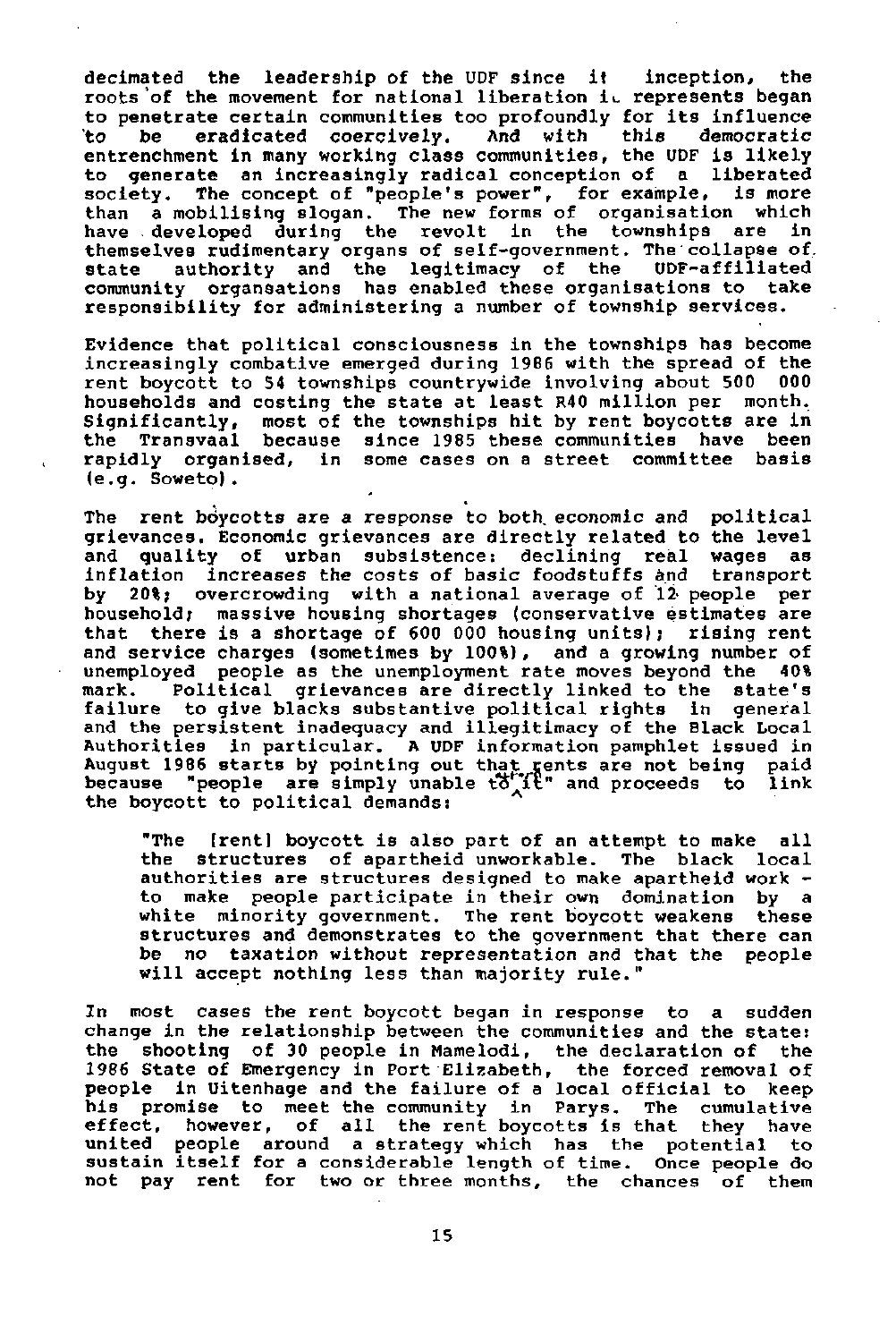resuming th payments are low because the state expects them to pay their arrears as well. The rent boycotts are a good indication of the extent to which the black majority are prepared to cease supporting the state system in a very practical way.

More importantly, however, unlike the consumer boycotts which aimed at pressurising the state via the efforts of middle class white commercial interests, the rent boycott challenges the state directly. It undermines the fiscal foundations of township administration and has recieved the full support of both trade union and community organisations. One result of this unity is that trade unions succeeded in preventing employers from agreeing to a State Security Council recommendation that rents be deducted from pay packets through stoporders.

It is unlikely that the 1986-7 State of Emergency will "normalise" local government and "restore law and order" in the townships as long as the rent boycott persists. Nor is it likely the rent boycott will end before the State of Emergency has been lifted. In short, through the rent boycott, the communities are directly confronting the?state over a sustained period of time. The stakes, therefore, are getting higher. Who wins this round may well be critical for the long-term future of black politics. The central role played by the black working class - with the full support of all the major trade unions - in sustaining the rent boycotts to defend their already declining living standards from further erosion, makes it imperative the interests of this class become the central focus of oppositional organisations in the future.

### The UDF and Black Politics

A recent article by Alex Callinicos writes off the UDF as a "populist" organisation whose local affiliates are, 1) weak and small, 2) limited by a failure to make connections between oppression in the community and exploitation in the workplace, 3) reluctant to identify class distinctions, and 4) dominated by an intellectual petty bourgois leadership that subscribes to a reformist ideology (28).

There are very few black communities in South Africa where no UDF affiliate exists. From the small rural and urban villages in the Northern Transvaal, to the metropolitan agglomerations of the Witwatersrand, to the towns and metropolises of the Cape, there are UDF affiliates. The strength of the UDF derives primarily from the popularity and organisational capacity of its affiliates, even though these differ considerably in size and effectiveness. The national executive in and of itself does not constitute a significant political force mainly because most of the leadership has spent much of the last three years in detention. Some regional executives are more active because they interact more intimately with the local community organisations. The UDF's primary organising activities are appropriately rooted in South Africa's oppressed and exploited communities.

This does not mean that national initiatives are non-existent. It has already been mentioned that the UDF played a crucial role in national campaigns against the new constitution and the Black Local Authorities. Other national campaigns included boycotts of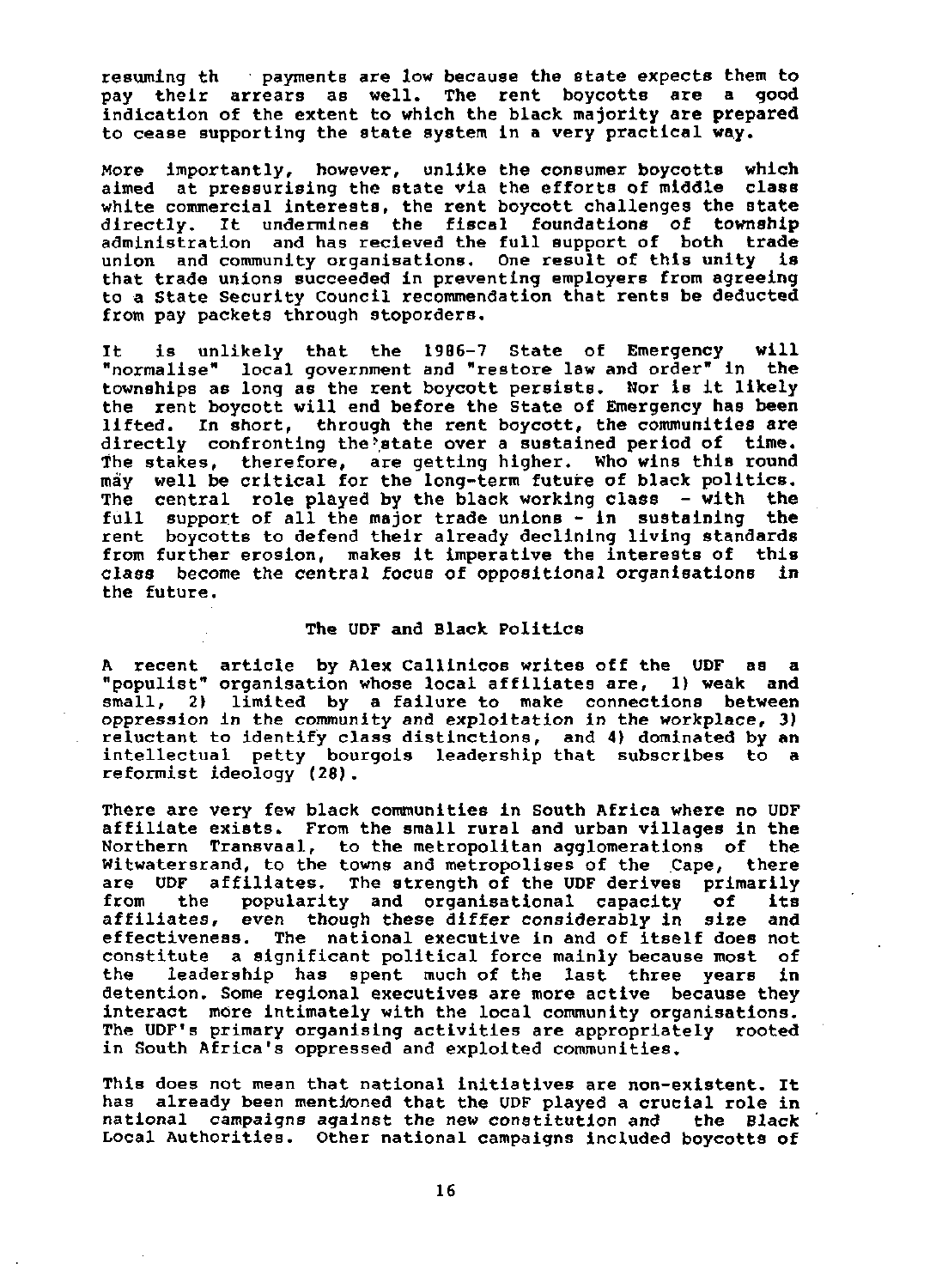international sports teams, opposition to the State of Emergency and the so-called "Legrange Bills" in early 1986 (i.e. amendments to the Internal Security Act and Public Safety Act to provide for additional powers for the security forces) and more recently the National United Action campaign which involves joint action with the Congress of South African Trade Unions and the National Education crisis Committee.

Although the UDF's support is best judged in terms of its organisational practices and structures, some recent surveys into black political attitudes also suggest that the UDF and organisations, personalities and political traditions it is identified with are the most widely supported in the african<br>townships (29). The HSRC survey points out that "Mandela The HSRC survey points out that "Mandela definitely enjoys greater support than any other black leader" and that organisations like the ANC and other related extraparliamentary groups enjoy about three times more support than pro-government black leaders and organisations.

The results of two surveys (30) into support among urban blacks for various political groups are listed in the table below:

| Political group   | <b>RSRC survey</b><br>٠ | Schlemmer survey |
|-------------------|-------------------------|------------------|
| ANC/Mandela       | 20.08                   | 27.08            |
| UDF               | 19.88                   | 11,08            |
| <b>AZAPO</b>      | 19,68                   | 5,08             |
| Inkhata/Buthelezi | 18.9%                   | 14,08            |
| Other/none        | 55.0%                   | 43.08            |

If it is assumed that ANC supporters are also UDF supporters by fact that both organisations subscibe to the Freedom Charter and that the only major difference between them is the ANC's commitment to armed struggle, then it becomes apparent that support amongst urban africans for the ANC/UDF apparent that support amongst urban africans for the ANC/UDF political movement far outstrips support for AZAPO and Inkhata. The fact that both these surveys were done in 1984 means that they do not reflect how the UDF's support base has expanded since then. The UDF had only been in existence for less than a year at that stage and since 1984 nation-wide township rebellion has been oriented around UDF affiliates.

It is also interesting to note why UDF supporters said they supported the UDF. The HSRC identified the following reasons (31):

Reason for supporting the UDF  $\aleph$ 

| Fights for democracy                | 35.6 |
|-------------------------------------|------|
| Solves our problems                 | 17.1 |
| Represents all groups               | 12.7 |
| Makes people aware of their rights  | 8.6  |
| Helps people fight for their rights | 5.8  |
| Will help blacks                    | 5.8  |
| Does nothing wrong                  | 2.4  |
| Will bring peace to South Africa    | 2.4  |
| Unites blacks                       | 1.4  |
| Represents students                 | 0.7  |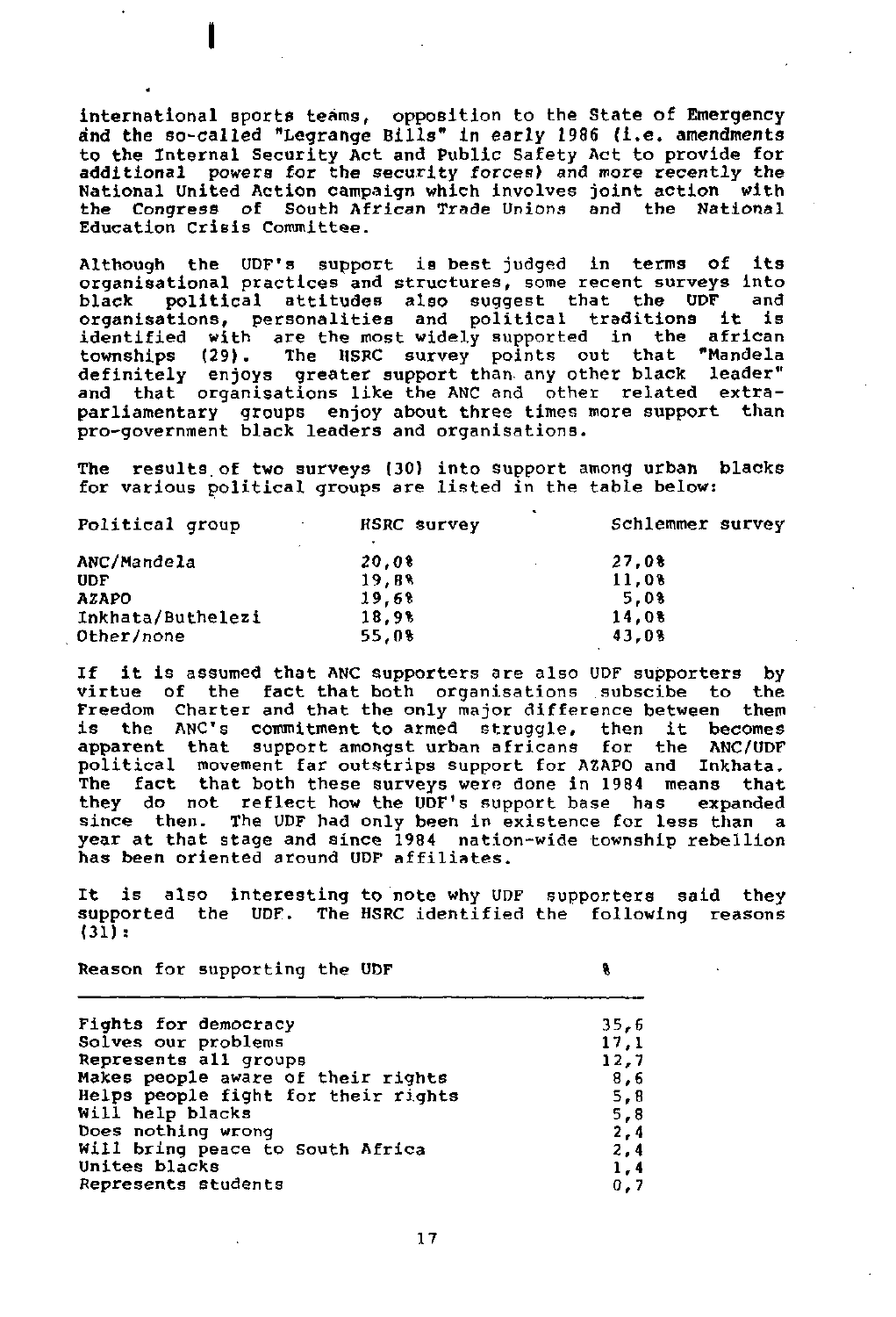| Other reasons | 6.2   |
|---------------|-------|
| No reason     | 1.4   |
| Total         | 100.1 |

In short, the overwhelming majority of respondents who said they<br>supported the UDF did so because in one way or another they see supported the UDF did so because in one way or another they the UDF as an organisation that will help black people achieve political rights and resolve their social problems. This conforms pretty closely to how the UDF's national leaders have attempted against all odds to present the aim of the Front.

If we take into account the mass campaigns, organisational networks and (less reliable) attitudinal survey data discussed above, it is difficult to see how Callinicos can conclude that the UDF is not supported by a sound organisational base. Although no doubt this base is regionally uneven, he is incorrect to make judgements about the'UDF'purely on the basis of an assessment of its Western Cape structures as they were in 1983.

There are enough examples of struggles and campaigns conducted<br>under the auspices of UDF affiliates to confirm that the under the auspices of UDF affiliates to confirm that connection between exploitation in the workplace and oppression in the community has not been ignored. The most outstanding examples are the numerous transport struggles in East London, Durban, Capetown, Port Elizabeth, Kirkwood and Soweto. Struggles over transport revolve primarily around working class commuters because they feel most acutely the relationship between oppression in outlying townships and exploitation in their citybased workplaces located between 15 and 200 kms from home (32). The same connection has been made in the rent boycotts. Although Civic leaders quoted in the press refer to rent boycotts largely in terms of a struggle against Apartheid local government, the pamphlets distributed and speeches made by the youth and working class activists on the ground constantly make the link between economic exploitation and the abysmal deeply resented living conditions in the townships. It was these types of connections, forged during painful violent struggles (beyond the abode of the intellectuals), that gradually became the foundations for united action between trade unions, community organisations and student movements - action which culminated in the dramatic nationwide stayaways of 1986 (33).

Finally, the UDF is presented as a multi-class organisation dominated by a petty bourgeois leadership (34). The empirical inaccuracy of this view has already been demonstrated. At local, regional and national level the class character of the UDF is such that it cannot be defined as the property of any one class. Instead, as the critics admit, the UDF is widely supported by a range of classes. However, this paper has attempted to show that as levels of conflict between the oppressed communities and state have escalated outside the workplace, the UDF's local affiliates have become progressively more entrenched in the poor working class communities. During 1986 this led to a radicalisation of its ideology and democratisation of its structures as working class people asserted tHeir right to control their organisations both in and outside the workplaces. This is why the state, after the 1986 Emergency was declared in June, decided to launch a full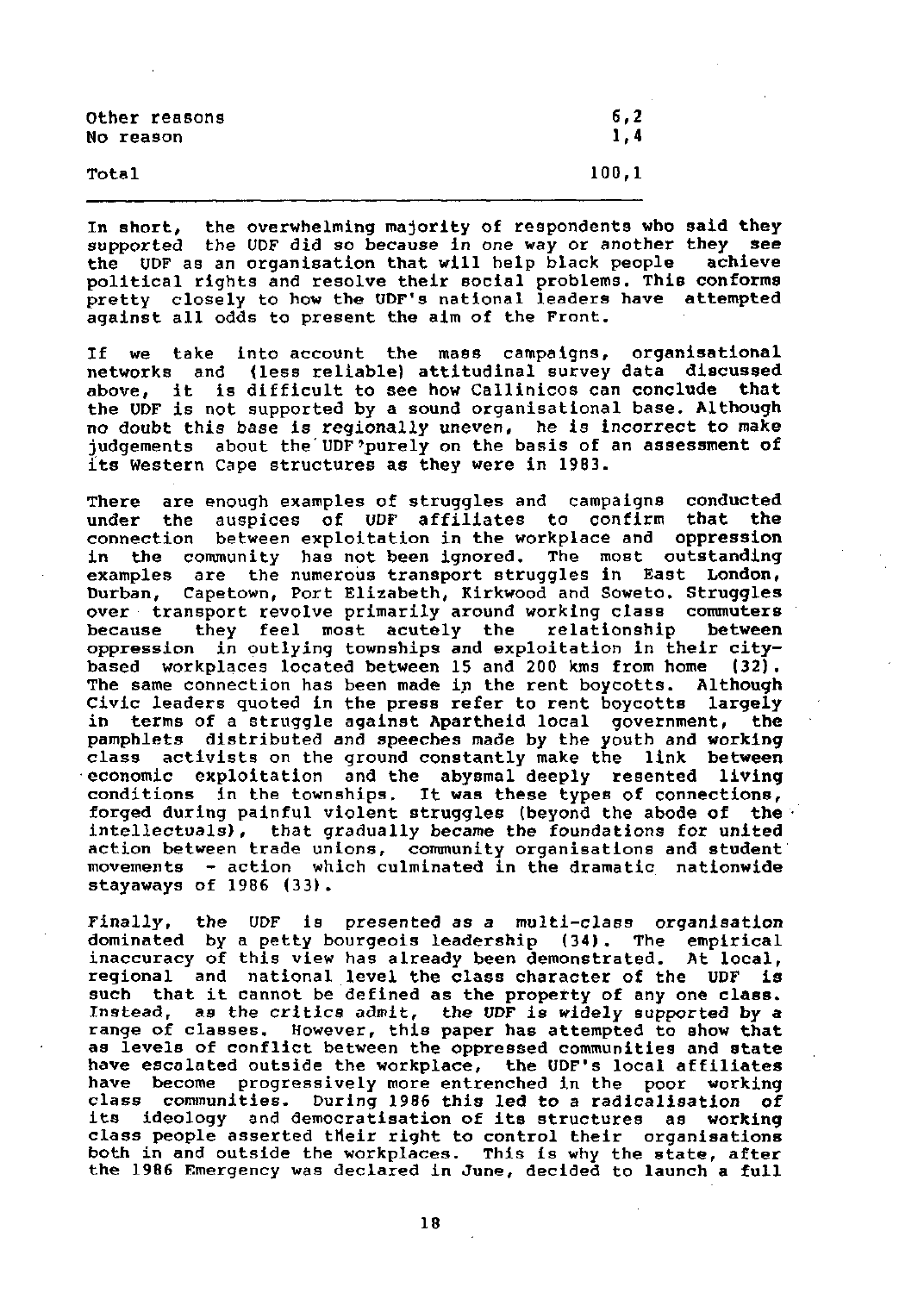frontal assault to-head-off this radicalis: movement. Not<br>surprisingly, the state has pursued this objective more surprisingly, the state has pursued this objective more<br>systematically and ruthlessly-in-the-Eastern-Cape-than in any systematically and ruthlessly in the Eastern Cape than in other region.

 $\mathfrak{t}$ 

As far as lessons for the future are concerned, two issues will become important when the space for open legal organisation is regained. Firstly, to what extent will a Front-type structure be appropriate in the future? Although a structure of this kind has proven to be appropriate in most authoritarian societies, the two outstanding features about the democratic movement is the strength of the trade unions and the resilience of the locallevel community organisations. Depending on the terrain of struggle that will arise in the future, a structure may be necessary founded more coherently on the democratic structures of these community and workplace organisations. Secondly, how can an organisational infrastructure be developed capable of coping with the rapid radicalisatlon and politicisation of the masses that inevitably occurs during periods of rebellion? A critical problem faced by political activists since the uprising began in 1984 was how to hold back political mobilisation in order to build up organisations to guide and direct the oppositional movements. A combination of repression and . organisational inexperience prevented them from resolving this problem. In the end, the communities - particularly the youth - moved too quickly to take on the full might of the state unprotected, despite the street committee system, by sound organisation.

## Conclusion

The UDF has been shaped by pressures and processes largely beyond its control as the dynamics of black resistance have shifted from reactive politics to the attempt to establish proactive organs of democracy in the communities, schools and factories. Whereas the former involved reactive strategies to contest the legitimacy of state reforms on terrain determined largely by the state, the latter has evolved as the reforms have to all intents and purposes failed. Today the mass-based community organisations can play a crucial role in shaping the political terrain in a way they have never been able to in the past. Despite the UDF's severly weakened national organisational structures due to the impact of successive repressive assaults, its "affiliates and leaders will nevertheless remain crucial representatives of South Africa's black majority in the future.

When considering, the future of South African black politics, it would be mistake to accept in part or in full the state's propaganda that has attempted to depict the UDF as a minority group located on the radical left-wing fringe. Nor is it the unproblematic vehicle for a reformist petty bourgoisie bent on capturing state power to use against big white capital and black working class. It is not a pressure-group, nor is it a political party. It is essentially what its architects had always intended it to be: a Front representative of a very broad spectrum of South African political opinion. Beneath this formal level of public appearances, however, is a highly complex network of local organisations that have mounted campaigns and struggles that have begun to generate an increasingly radical conception of a liberated society and the road that should be adopted to achieve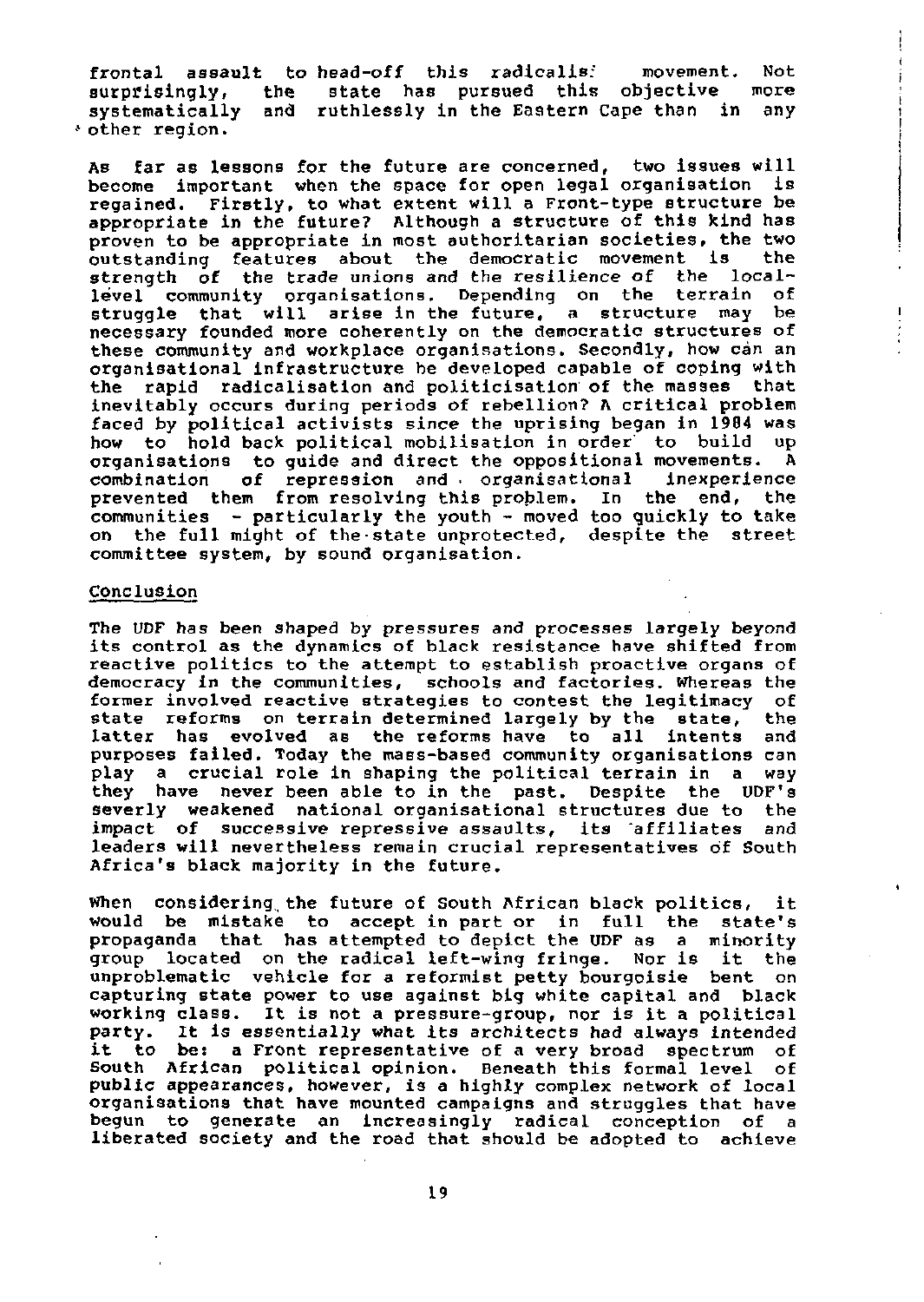#### this goa

No matter how far South Africa's rulers go to crush the<br>organisational capacities of the UDE and its affiliates, the organisational capacities of the UDF and its affiliates, ideas, aspirations and struggles that have made it what it is, will continue to inspire present and future generations to continue the struggle for political and economic justice. We may be in for a prolonged period of extremely harsh repression that might succeed in anlhilating the organisational structures built up over the past few years, but the state is clearly making a fatal mistake by thinking this will facilitate the success of a reform programme that excludes the demands, interests and ideologies of constituencies represented by the UDF until now.

#### Footnotes

1. Lambert, R. & L. ,

 $\blacktriangleright$ 

"State Reform and Working Class Resistance", South African Review, vol. 1, edited by South African Research Services, (Johannesburg: Ravan Press, 1983).

2. Webster, E.,

"Social Movement Unionism in South Africa", in Frankel, P., Pines, N. 6 Swilling, M. (eds.), State, Resistance and Change in South Africa, (London: Croom Helm, 1987).

- $3.$ See Cooper, C. & Ensor, L., PEBCO: A Black Mass Movement, (Johannesburg: Institute of Race Relations; 1980); Evans, M., "The Emergeance and Decline of a Community Organisation: An Assessment of PEBCO", South African Labour Bulletin, vol. 6, no.s 2 & 3, 1980.
- 4. See Molteno, F., "Students Take Control: The 1980 Boycott of Coloured Education in the Cape Peninsula", paper presented to the Sixteenth Annual Congress of the Association for Sociology in Southern Africa, University of Capetown, 1-4 July, 1985; Swilling, M., "The 1980 Capetown Schools Boycott", unpublished research paper, Department of Political Studies, University of the Witwatersrand, 1981.
- $5.$ See Keenan, J., "Migrants Awake: The 1980 Johannesburg Municipality Strike", South African Labour Bulletin, vol. 6, no.7, May 1981; Swilling, M., "The Politics of Working Class struggles in Germiston, 1979-1980", paper presented to<br>Bistory Workshop Conference. University of the Conference, University of the Witwatersrand, February 1984; Seekings, J., "Political Mobilisation in the Black Townships of the Transvaal", in Frankel, P. et. al., op. cit.; and the various articles in South African Labour Bulletin, vol. 7, no.8, 1982.
- 6. Reintges, J., "An Analysis of the Opposition Politics of JORAC", Annual Conference of the Association of Sociology of Southern Africa, Durban, July 1986.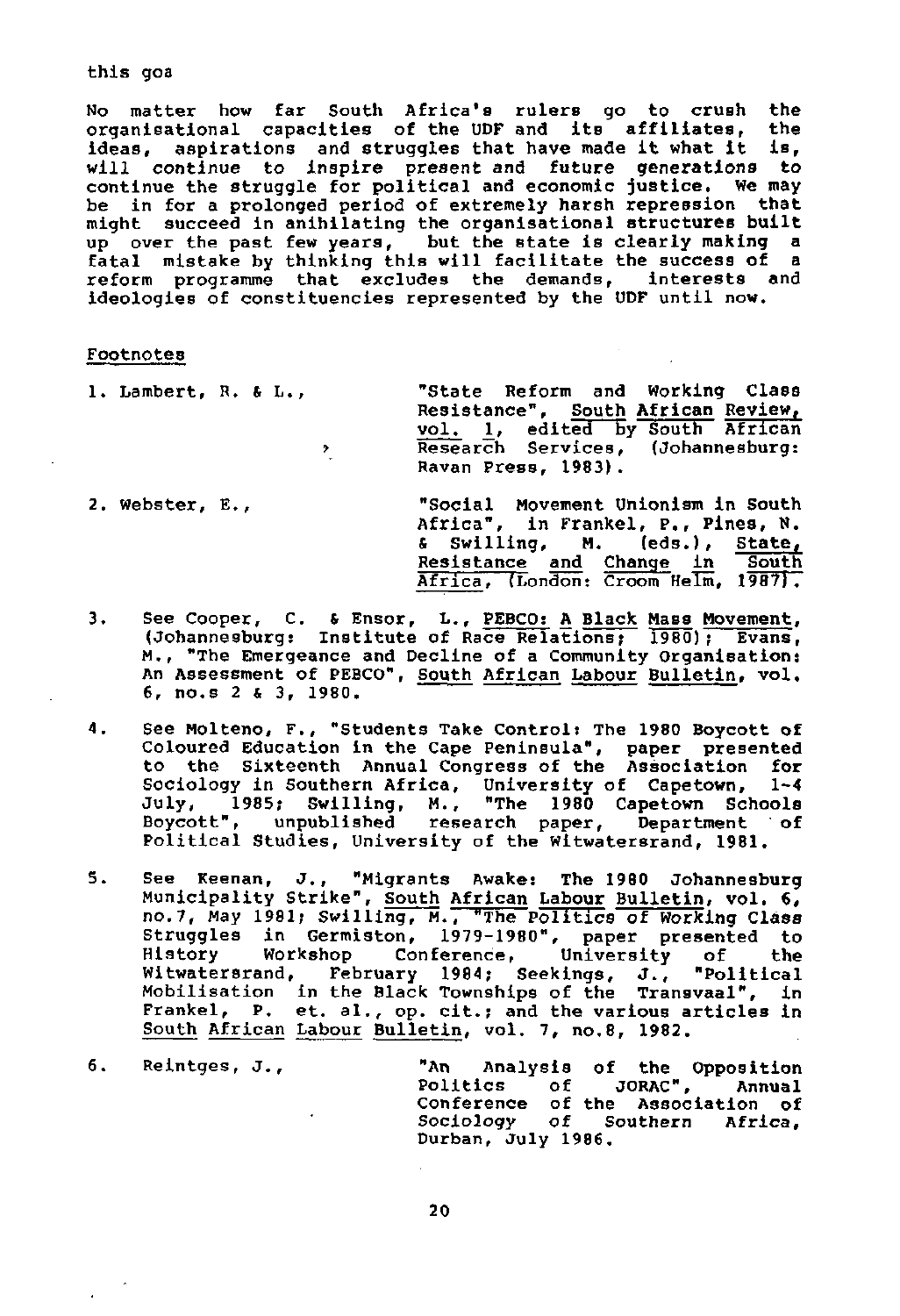$\mathbf{r}_\mathrm{c}$ 

7. Swilling, H, "The Buses Sme.' Df Blood": The • 1983 East London Bus Boycott", South African Labour Bulletin, vol. 9, no. 5, 1984.

- 8. These arguments will be developed in Swilling, M., "Urban Control and Changing Forms of Political Conflict in the Eastern Cape, 1979-1986", MA'dissertation. University of the Witwatersrand, forthcoming.
- 9. Labour Monitoring Group, "Report: The Transvaal Regional Stayaway", <u>South</u> African Labour  $\frac{1}{2}$  Bulletin, vol. 10, no. 5, 1985.
- 10. See Labour Monitoring Group, "May Day Stayaway 1986", <u>South</u> African Labour Bulletin, 11, 6, June-July 1986; Labour Monitoring Group, "June 16th Stayaway", South African Labour Bulletin, 11, 7, August 1986.
- 11. Lodge, T. S Swilling, M., "The Year of the Amabutho", Africa Report, March-April 1986. ŧ.
- 12. See Callinicos, A., "Marxism and Revolution in South Africa", International Socialism, 31, 1986; Alexander, N., Sow the Wind, (Johannesburg: Skotaville, 1985); Friedman,<br>S., "The Real Lessons from that Mayday Stayaway", Weekly "The Real Lessons from that Mayday Stayaway", Weekly Mail; 9-15 May 1986.
- 13. "Sowing Confusion", New Era, 1, 1, March-April 1986, pp. 37- 38.
- 14. See Hudson, P., "The Freedom Charter and Socialist Strategy in South Africa", Politikon, vol. 13, no. 1, June 1986; Swilling, M., "Living in the Interregnum: Crisis, Reform and the Socialist Alternative in South Africa", Third World Quarterly, April 1987.
- 15. See Suttner, R., The Freedom Charter The Peoples' Charter in the Nineteen-Eighties, 26th T.B. Davies Memorial Lecture, University of Capetown, 1984.

| 16. | Njikelana, S., | "The Unions and the Front: A   |
|-----|----------------|--------------------------------|
|     |                | Response to David Lewis",      |
|     |                | South African Labour Bulletin. |
|     |                | vol. 9, no. 7, June 1984.      |

- 17. Thozamile Gqweta, president of the South African Allied Workers Union, speaking at a UDF meeting in Natal, 18 July 1984, Page 61 of transcript of meeting proceedings, exhibit M44 in State vs. Mawala Ramgobin and 15 Others.
- 18. The conflict between nationalist and socialist positions in the UDF cannot be reduced to differences between protagonists of the "internal colonialist" and "racial capitalist" theses. The parochialism of white student politics is responsible for this simplification.
- 19. See pamphlet appended to article by Labour Monitoring Group,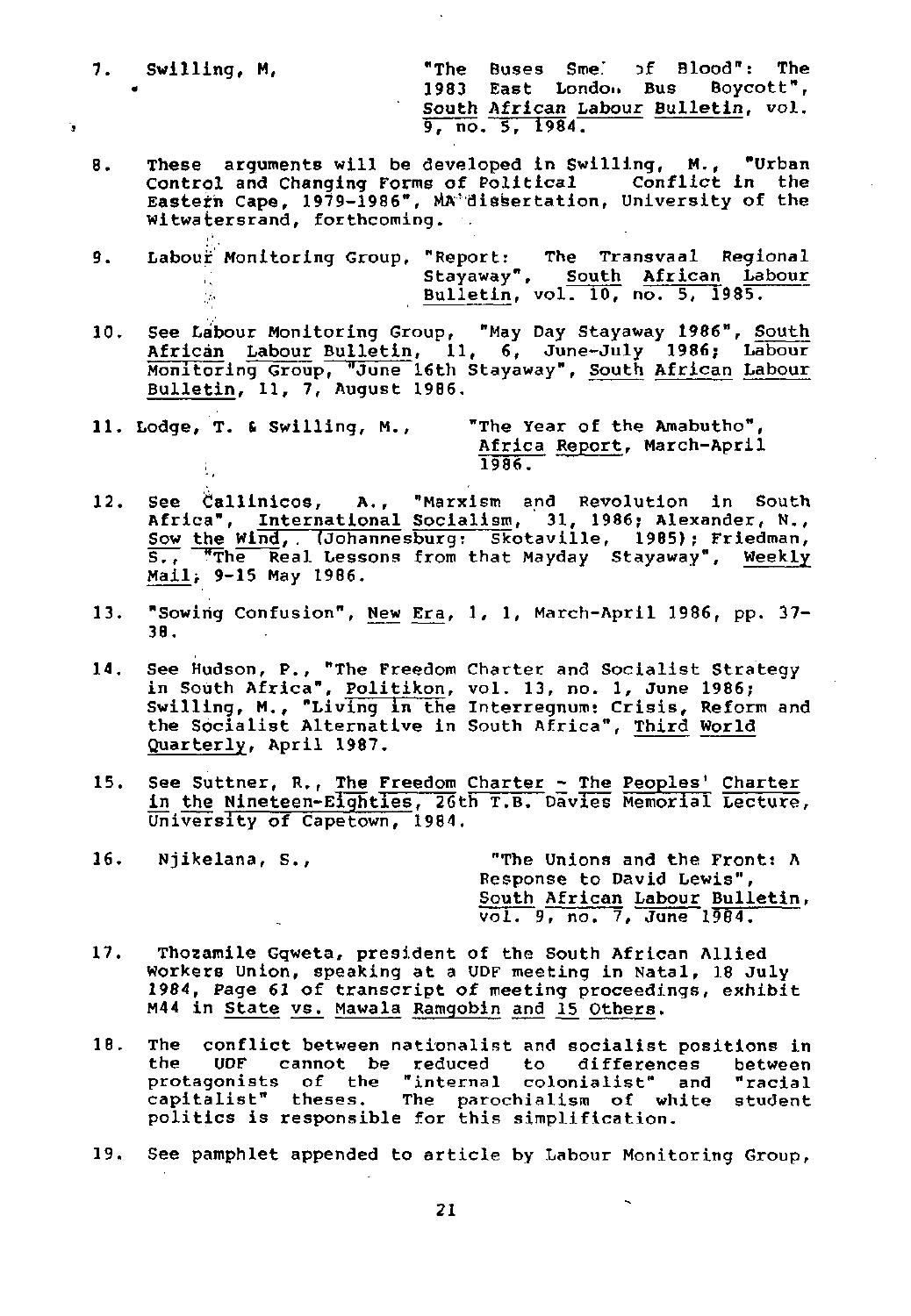"Repc ; The Transvaal Regional Stayaway", op. cit.; interview with Cape Youth Congress activist quoted in "Building Working Class Power - The Role of the Youth", Inqaba, Nos. 20/21, September 1986; interview with Moses Mayekiso in Socialist Worker Review, 80, October 1985; and various articles in Isizwe, 1, 2, March 1986.

- 20. "Why we cannot participate in an election referendum related to Botha's constitutional proposals", internal discussion paper circulated within the Transvaal Anti-President's Council movement.
- 21. The Azanian People's Organisation (AZAPO) is the main bearer of the Black Consciousness ideological tradition previously represented by the South African Students Organisation and the Black Peoples Convention both banned in October 1977. Founded in 1978 in the course of the next two years it incorporated class analysis into its political discourse. It now occupies a position which in rhetorical terms at least is to the left of the UDF in terms of its socialist and anti-imperialist sentiment. AZAPO is conspicuously reported in the English language press largely because many black journalists are sympathisers. AZAPO, however, is not a mass movement and though it claims a following distributed in nearly a hundred branches, its membership seems to be largely middle class and concentrated in Durban and Johannesburg. It has not played a significant role in the popular unrislngs since September 1984 (except possibly in Sharpeville near Vereeniging and in some northern Transvaal towns).
- 22. For a detailed explanation and account of these processes, see Seekings, J., op. cit.
- 23. See Labour Monitoring Group, "Report: The Transvaal Regional Stayaway", op. cit.; Labour Monitoring Group, "Report: The March Stayaways in Port Elizabeth and Uitenhage", South African Labour Bulletin, vol. 11, no. 1, September 1985; Swilling, M., "Stayaways, Urban Protest and the State", in South African Research Services, South African Review 3, (Johannesburg; Ravan Press, 1986).
- 24. "From Protest to Challenge. Mobilisation to Organisation", Johannesburg, mimeo, 1985, p.6.
- 25. Lodge, T. & Swilling, M., op. cit.
- 26. White, R.,

"A Tide Has Risen. A Breach Has Occurred: Towards an Assessment of the Strategic Value of the Consumer Boycotts", South African Labour Bulletin, vol. 11, no. 5, April-May 1986.

27. Sitas, A., "Inanda, August 1985: 'Where Wealth and Power and Blood Reign Worshipped Gods'", South African Labour Bulletin, 11, 4, February-